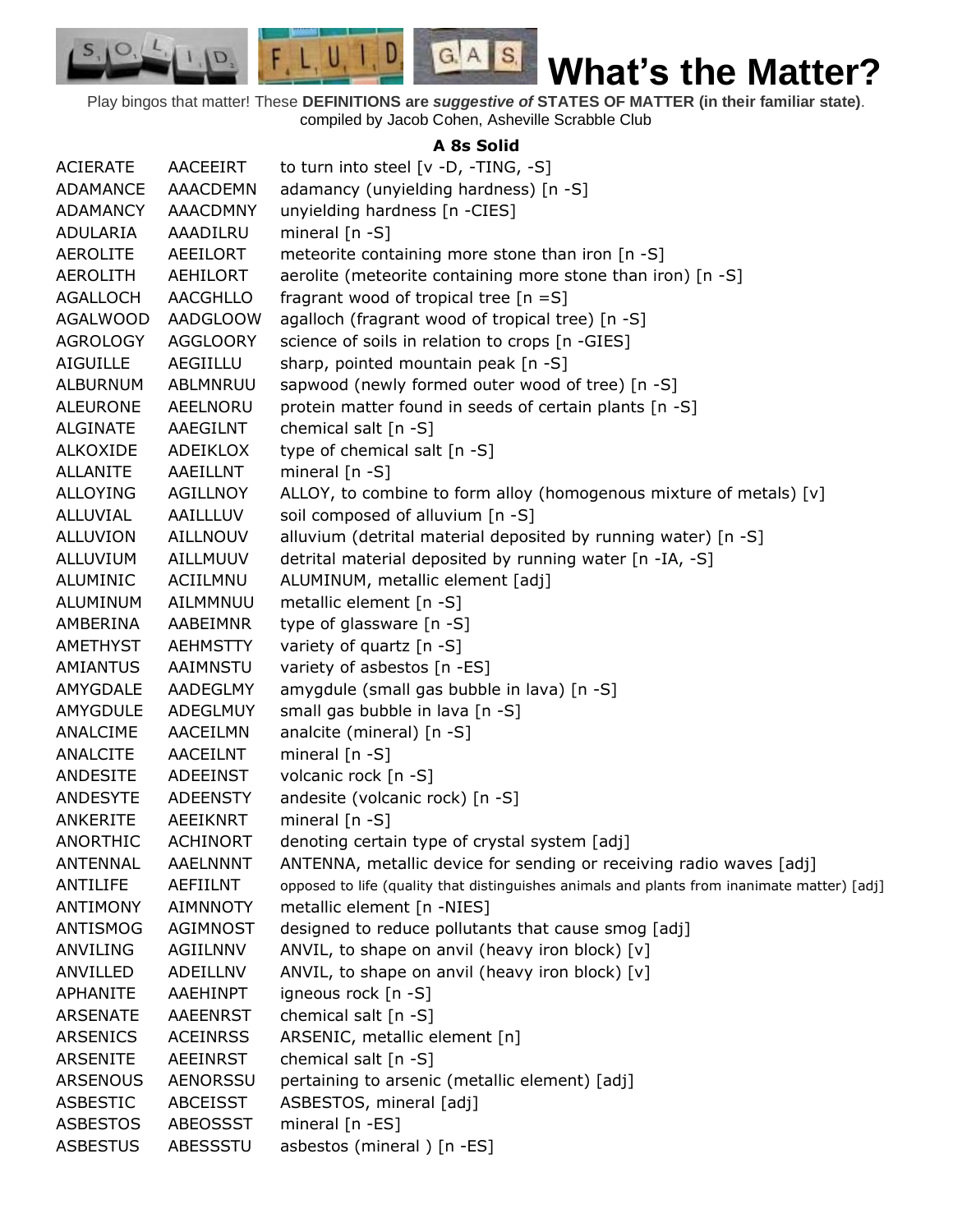Play bingos that matter! These **DEFINITIONS are** *suggestive of* **STATES OF MATTER (in their familiar state)**. compiled by Jacob Cohen, Asheville Scrabble Club

 $G.A.S.$ 

 $F, L, U, I, D$ 

D.

| <b>ASEISMIC</b> | <b>ACEIIMSS</b> | not subject to earthquakes [adj]                                                                        |
|-----------------|-----------------|---------------------------------------------------------------------------------------------------------|
| <b>ASHLARED</b> | <b>AADEHLRS</b> | ASHLAR, to build with squared stones [v]                                                                |
| <b>ASHLERED</b> | <b>ADEEHLRS</b> | ASHLER, to ashlar (to build with squared stones) [v]                                                    |
| <b>ASTERISM</b> | AEIMRSST        | property of certain minerals of showing starlike luminous figure [n -S]                                 |
| <b>AUTUNITE</b> | AEINTTUU        | mineral $[n - S]$                                                                                       |
|                 |                 | <b>B</b> 8s Solid                                                                                       |
| <b>BAGUETTE</b> | ABEEGTTU        | rectangular gem [n -S]                                                                                  |
| <b>BALLCOCK</b> | <b>ABCCKLLO</b> | type of valve (device for controlling flow of liquid or gas) [n -S]                                     |
| <b>BANKSIDE</b> | <b>ABDEIKNS</b> | slope of river bank [n -S]                                                                              |
| <b>BARBECUE</b> | ABBCEERU        | to cook over live coals or open fire [v -D, -UING, -S]                                                  |
| <b>BARBEQUE</b> | ABBEEQRU        | to barbecue (to cook over live coals or open fire) [v -D, -UING, -S]                                    |
| <b>BARBERRY</b> | ABBERRRY        | shrub (low, woody plant) [n -RRIES]                                                                     |
| <b>BARNWOOD</b> | ABDNOORW        | wide wood for building barns [n -S]                                                                     |
| <b>BASALTES</b> | AABELSST        | unglazed stoneware [n BASALTES]                                                                         |
| <b>BASALTIC</b> | <b>AABCILST</b> | BASALT, volcanic rock [adj]                                                                             |
| <b>BASSWOOD</b> | <b>ABDOOSSW</b> | linden tree [n -S]                                                                                      |
| <b>BATTENED</b> | ABDEENTT        | BATTEN, to fasten with strips of wood [v]                                                               |
| <b>BATTENER</b> | ABEENRTT        | one that battens (to fasten with strips of wood) [n -S]                                                 |
| <b>BAUXITIC</b> | ABCIITUX        | BAUXITE, ore of aluminum [adj]                                                                          |
| <b>BEACHIER</b> | ABCEEHIR        | BEACHY, sandy or pebbly [adj]                                                                           |
| <b>BEARWOOD</b> | ABDEOORW        | small tree of buckthorn family [n -S]                                                                   |
| <b>BEDSTRAW</b> | <b>ABDERSTW</b> | woody herb [n -S]                                                                                       |
| <b>BEEFWOOD</b> | <b>BDEEFOOW</b> | hardwood tree [n -S]                                                                                    |
| <b>BEGEMMED</b> | <b>BDEEEGMM</b> | BEGEM, to gem (to adorn with gems (precious stones)) [v]                                                |
| <b>BENTWOOD</b> | <b>BDENOOTW</b> | wood bent for use in furniture [n -S]                                                                   |
| <b>BENZOATE</b> | ABEENOTZ        | chemical salt [n -S]                                                                                    |
| <b>BERBERIS</b> | <b>BBEEIRRS</b> | barberry (shrub (low, woody plant)) [n -ES]                                                             |
| <b>BERYLINE</b> | <b>BEEILNRY</b> | BERYL, green mineral [adj]                                                                              |
| <b>BESNOWED</b> | <b>BDEENOSW</b> | BESNOW, to cover with snow [v]                                                                          |
| <b>BICUSPID</b> | <b>BCDIIPSU</b> | tooth (one of hard structures attached in row to each jaw) [n -S]                                       |
| <b>BIOMETER</b> | <b>BEEIMORT</b> | device for measuring carbon dioxide given off by living matter [n -S]                                   |
| <b>BIOPLASM</b> | <b>ABILMOPS</b> | living matter $[n - S]$                                                                                 |
| <b>BIOSOLID</b> | <b>BDIILOOS</b> | solid organic matter obtained from treated sewage [n -S]                                                |
| <b>BIOTICAL</b> | ABCIILOT        | biotic (pertaining to life (quality that distinguishes animals and plants from inanimate matter)) [adj] |
| <b>BIOTITIC</b> | <b>BCIIIOTT</b> | BIOTITE, form of mica [adj]                                                                             |
| <b>BIOWASTE</b> | ABEIOSTW        | waste composed chiefly of organic matter [n -S]                                                         |
| <b>BIRDSHOT</b> | <b>BDHIORST</b> | small shot for shooting birds [n -S]                                                                    |
| <b>BLACKGUM</b> | ABCGKLMU        | tupelo (softwood tree) [n -S]                                                                           |
| <b>BLIZZARD</b> | ABDILRZZ        | heavy snowstorm $[n -S] / [v - ED, -ING, -S]$                                                           |
| <b>BLOOMERY</b> | <b>BELMOORY</b> | furnace for smelting iron [n -RIES]                                                                     |
| <b>BLOOMING</b> | <b>BGILMNOO</b> | process for smelting iron [n -S]                                                                        |
| <b>BLUEWOOD</b> | <b>BDELOOUW</b> | shrub (low, woody plant) [n -S]                                                                         |
| <b>BOARDING</b> | ABDGINOR        | surface of wooden boards [n -S]                                                                         |
| <b>BOATHOOK</b> | <b>ABHKOOOT</b> | pole with metal hook for use aboard boat [n -S]                                                         |
| <b>BOCACCIO</b> | <b>ABCCCIOO</b> | rockfish (fish living around rocks) [n -S]                                                              |
| <b>BODILESS</b> | <b>BDEILOSS</b> | lacking material form [adj]                                                                             |
| <b>BOEHMITE</b> | <b>BEEHIMOT</b> | mineral $[n - S]$                                                                                       |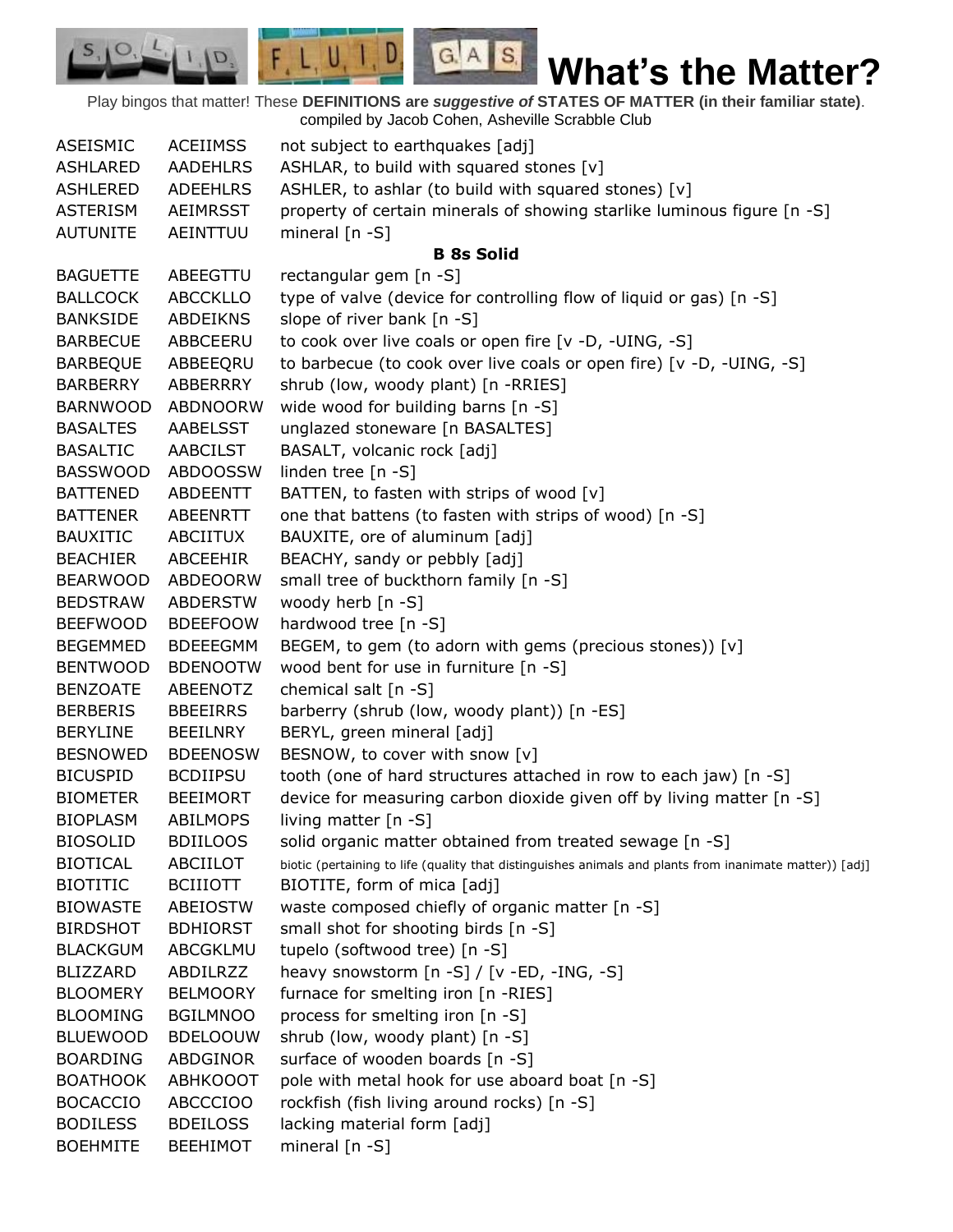Play bingos that matter! These **DEFINITIONS are** *suggestive of* **STATES OF MATTER (in their familiar state)**. compiled by Jacob Cohen, Asheville Scrabble Club

 $G.A.S.$ 

 $F, L, U, I, D$ 

D.

 $S, \mathbf{O}$ 

| <b>BOISERIE</b> | <b>BEEIIORS</b> | wood paneling on wall [n -S]                                      |
|-----------------|-----------------|-------------------------------------------------------------------|
| <b>BOLTHEAD</b> | <b>ABDEHLOT</b> | matrass (long-necked glass vessel) [n -S]                         |
| <b>BOLTLESS</b> | <b>BELLOSST</b> | having no bolt (type of metal fastener) [adj]                     |
| <b>BONELESS</b> | <b>BEELNOSS</b> | having no bones (hard connective tissue) [adj]                    |
| <b>BORACITE</b> | ABCEIORT        | mineral $[n - S]$                                                 |
| <b>BOREHOLE</b> | <b>BEEHLOOR</b> | hole bored in earth [n -S]                                        |
| <b>BORNITIC</b> | <b>BCIINORT</b> | BORNITE, ore of copper [adj]                                      |
| <b>BOSKIEST</b> | <b>BEIKOSST</b> | BOSKY, wooded; bushy [adj]                                        |
| <b>BOULDERY</b> | <b>BDELORUY</b> | characterized by large rocks [adj]                                |
| <b>BRACKISH</b> | <b>ABCHIKRS</b> | salty (tasting of or containing salt) [adj]                       |
| <b>BRANDING</b> | ABDGINNR        | BRAND, to mark with hot iron [v]                                  |
| <b>BRASSAGE</b> | <b>AABEGRSS</b> | fee for coining money [n -S]                                      |
| <b>BRASSIER</b> | <b>ABEIRRSS</b> | BRASSY, resembling brass [adj]                                    |
| <b>BRASSILY</b> | ABILRSSY        | BRASSY, resembling brass [adv]                                    |
| <b>BRASSING</b> | <b>ABGINRSS</b> | BRASS, to coat with brass (alloy of copper and zinc) [v]          |
| <b>BRASSISH</b> | <b>ABHIRSSS</b> | resembling brass [adj]                                            |
| <b>BRAUNITE</b> | ABEINRTU        | mineral [n -S]                                                    |
| <b>BRECCIAL</b> | <b>ABCCEILR</b> | BRECCIA, type of rock [adj]                                       |
| <b>BRICKBAT</b> | <b>ABBCIKRT</b> | piece of brick [n -S]                                             |
| <b>BRICKIER</b> | <b>BCEIIKRR</b> | BRICKY, made of bricks [adj]                                      |
| <b>BRICKING</b> | <b>BCGIIKNR</b> | BRICK, to build with bricks (blocks of clay) [v]                  |
| <b>BRINIEST</b> | <b>BEIINRST</b> | BRINY, salty (tasting of or containing salt) [adj]                |
| <b>BROOKITE</b> | <b>BEIKOORT</b> | mineral [n -S]                                                    |
| <b>BRUNIZEM</b> | <b>BEIMNRUZ</b> | prairie soil [n -S]                                               |
| <b>BURSTONE</b> | <b>BENORSTU</b> | heavy stone [n -S]                                                |
| <b>BUSHFIRE</b> | <b>BEFHIRSU</b> | fire in wooded area [n -S]                                        |
| <b>BUSHLAND</b> | <b>ABDHLNSU</b> | unsettled forest land [n -S]                                      |
| <b>BUSHLOTS</b> | <b>BHLOSSTU</b> | BUSHLOT, woodlot (area restricted to growing of forest trees) [n] |
| <b>BUTYRATE</b> | ABERTTUY        | chemical salt [n -S]                                              |
|                 |                 | C 8s Solid                                                        |
| <b>CABOCHON</b> | <b>ABCCHNOO</b> | precious stone [n -S]                                             |
| <b>CALABASH</b> | <b>AAABCHLS</b> | gourd (hard-shelled fruit) [n -ES]                                |
| <b>CALCIFIC</b> | <b>ACCCFIIL</b> | containing salts of calcium [adj]                                 |
| CALCITIC        | <b>ACCCIILT</b> | CALCITE, mineral [adj]                                            |
| <b>CALCSPAR</b> | <b>AACCLPRS</b> | calcite (mineral) [n -S]                                          |
| <b>CALCTUFA</b> | <b>AACCFLTU</b> | mineral deposit [n -S]                                            |
| <b>CALCTUFF</b> | <b>ACCFFLTU</b> | calctufa (mineral deposit) [n -S]                                 |
| <b>CALLUSED</b> | <b>ACDELLSU</b> | CALLUS, to form hard growth [v]                                   |
| <b>CALLUSES</b> | <b>ACELLSSU</b> | CALLUS, to form hard growth [v]                                   |
| CALORIZE        | <b>ACEILORZ</b> | to coat steel with aluminum $[v = D, -ZING, -S]$                  |
| <b>CANEWARE</b> | <b>AACEENRW</b> |                                                                   |
|                 |                 | yellowish stoneware [n -S]                                        |
| <b>CANISTER</b> | <b>ACEINRST</b> | small, metal box [n -S]                                           |
| <b>CAPSTONE</b> | <b>ACENOPST</b> | top stone of structure [n -S]                                     |
| CARAPACE        | <b>AAACCEPR</b> | hard, protective outer covering [n -S]                            |
| CARBONIC        | <b>ABCCINOR</b> | CARBON, nonmetallic element [adj]                                 |
| <b>CAUDEXES</b> | <b>ACDEESUX</b> | CAUDEX, woody base of some plants [n]                             |
| <b>CAUDICES</b> | <b>ACCDEISU</b> | CAUDEX, woody base of some plants [n]                             |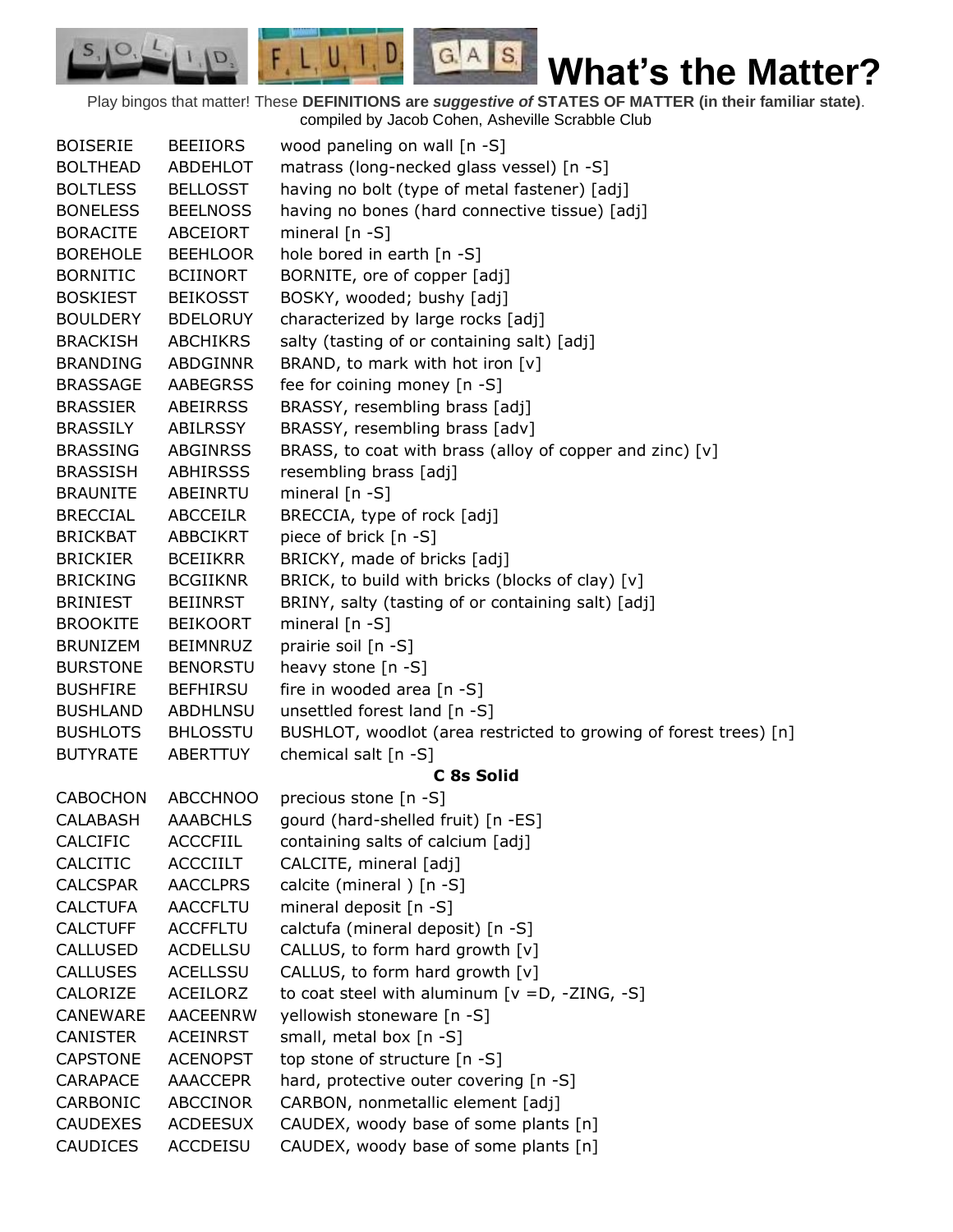Play bingos that matter! These **DEFINITIONS are** *suggestive of* **STATES OF MATTER (in their familiar state)**. compiled by Jacob Cohen, Asheville Scrabble Club

 $G.A.S.$ 

 $F, L, U, I, D$ 

D.

| <b>CEMENTUM</b> | <b>CEEMMNTU</b> | hard tissue covering roots of teeth [n -TA, -S]                   |
|-----------------|-----------------|-------------------------------------------------------------------|
| <b>CENTROID</b> | <b>CDEINORT</b> | center of mass of object [n -S]                                   |
| <b>CERAMIST</b> | <b>ACEIMRST</b> | one who makes ceramics (item made of baked clay) [n -S]           |
| <b>CERCISES</b> | <b>CCEEIRSS</b> | CERCIS, shrub (low, woody plant) [n]                              |
| <b>CERUSITE</b> | <b>CEEIRSTU</b> | lead ore [n -S]                                                   |
| <b>CHALKIER</b> | <b>ACEHIKLR</b> | CHALKY, resembling chalk [adj]                                    |
| <b>CHALKING</b> | <b>ACGHIKLN</b> | CHALK, to mark with chalk (soft limestone) [v]                    |
| CHARCOAL        | AACCHLOR        | to blacken with charcoal (dark, porous carbon) [v -ED, -ING, -S]  |
| <b>CHARRIER</b> | <b>ACEHIRRR</b> | CHARRY, resembling charcoal [adj]                                 |
| <b>CHELATOR</b> | <b>ACEHLORT</b> | one that chelates (to combine metal ion with compound) [n -S]     |
| <b>CHEMURGY</b> | <b>CEGHMRUY</b> | branch of applied chemistry [n -GIES]                             |
| <b>CHERTIER</b> | <b>CEEHIRRT</b> | CHERTY, resembling chert (compact rock) [adj]                     |
| <b>CHESHIRE</b> | <b>CEEHHIRS</b> | hard English cheese [n -S]                                        |
| <b>CHLORATE</b> | ACEHLORT        | chemical salt [n -S]                                              |
| <b>CHLORITE</b> | <b>CEHILORT</b> | mineral group [n -S]                                              |
| <b>CHOCKING</b> | <b>CCGHIKNO</b> | CHOCK, to secure with wedge of wood or metal [v]                  |
| <b>CHROMATE</b> | <b>ACEHMORT</b> | chemical salt $[n -S]$                                            |
| <b>CHROMING</b> | <b>CGHIMNOR</b> | chromium ore [n -S]                                               |
| <b>CHROMITE</b> | <b>CEHIMORT</b> | chromium ore [n -S]                                               |
| <b>CHROMIUM</b> | CHIMMORU        | metallic element [n -S]                                           |
| <b>CHROMOLY</b> | <b>CHLMOORY</b> | steel alloy made of chromium and molybdenum [n -LIES, -S]         |
| <b>CHROMOUS</b> | <b>CHMOORSU</b> | pertaining to chromium (metallic element) [adj]                   |
| <b>CINNABAR</b> | <b>AABCINNR</b> | principal ore of mercury [n -S]                                   |
| <b>CLANKIER</b> | <b>ACEIKLNR</b> | CLANKY, making sharp, metallic sound [adj]                        |
| <b>CLANKING</b> | <b>ACGIKLNN</b> | CLANK, to make sharp, metallic sound [v]                          |
| <b>CLAYWARE</b> | <b>AACELRWY</b> | pottery (ware molded from clay and hardened by heat) [n -S]       |
| <b>CLEATING</b> | <b>ACEGILNT</b> | CLEAT, to strengthen with strip of wood or iron [v]               |
| <b>CLEVEITE</b> | <b>CEEEILTV</b> | radioactive mineral [n -S]                                        |
| <b>CLEVISES</b> | <b>CEEILSSV</b> | CLEVIS, metal fastening device [n]                                |
| <b>CLOGGING</b> | CGGGILNO        | act of dancing while wearing shoes with thick wooden soles [n -S] |
| <b>CLOTTING</b> | <b>CGILNOTT</b> | CLOT, to form into clot (thick mass) [v]                          |
| <b>CLUMPING</b> | <b>CGILMNPU</b> | CLUMP, to form into thick mass [v]                                |
| <b>CLUMPISH</b> | <b>CHILMPSU</b> | resembling clump (thick mass) [adj]                               |
| <b>COALFACE</b> | <b>AACCEFLO</b> | place where coal is cut out of rock [n -S]                        |
| <b>COALHOLE</b> | <b>ACEHLLOO</b> | compartment for storing coal [n -S]                               |
| <b>COALIEST</b> | <b>ACEILOST</b> | COALY, containing coal [adj]                                      |
| <b>COALLESS</b> | <b>ACELLOSS</b> | lacking coal [adj]                                                |
| <b>COALSACK</b> | <b>AACCKLOS</b> | dark region of Milky Way [n -S]                                   |
| <b>COALSHED</b> | <b>ACDEHLOS</b> | shed for storing coal [n -S]                                      |
| <b>COALYARD</b> | <b>AACDLORY</b> | yard for storing coal [n -S]                                      |
| <b>COBALTIC</b> | ABCCILOT        | COBALT, metallic element [adj]                                    |
| COINABLE        | ABCEILNO        | COIN, to make coins (metal currency) [adj]                        |
| <b>COLLIERY</b> | <b>CEILLORY</b> | coal mine [n -RIES]                                               |
| <b>COLLUVIA</b> | <b>ACILLOUV</b> | rock debris [n COLLUVIA]                                          |
| <b>COLLYING</b> | <b>CGILLNOY</b> | COLLY, to blacken with coal dust [v]                              |
| COLUMBIC        | <b>BCCILMOU</b> | pertaining to niobium (metallic element) [adj]                    |
| <b>CONCRETE</b> | <b>CCEENORT</b> | to solidify (to make solid) [v -D,-TING, -S]                      |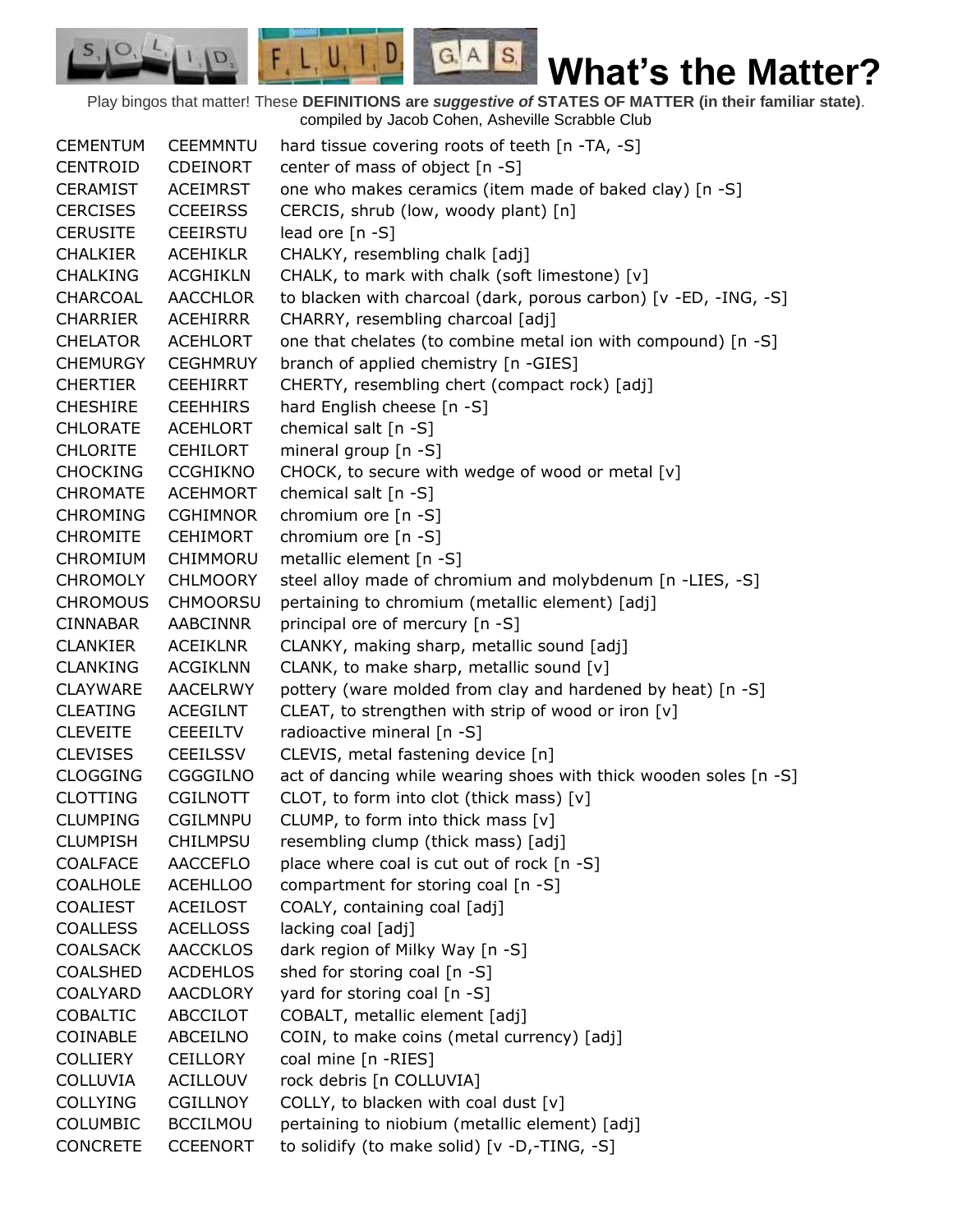Play bingos that matter! These **DEFINITIONS are** *suggestive of* **STATES OF MATTER (in their familiar state)**. compiled by Jacob Cohen, Asheville Scrabble Club

 $G.A.S.$ 

 $F, L, U, I, D$ 

D.

| CONODONT        | <b>CDNNOOOT</b> | fossil (remains of animal or plant preserved in earth's crust) [n -S]             |
|-----------------|-----------------|-----------------------------------------------------------------------------------|
| CONOIDAL        | <b>ACDILNOO</b> | CONOID, geometric solid [adj]                                                     |
| <b>COPPERED</b> | <b>CDEEOPPR</b> | COPPER, to cover with copper (metallic element) [v]                               |
| <b>CORDWOOD</b> | <b>CDDOOORW</b> | wood used for fuel [n -S]                                                         |
| <b>CORKWOOD</b> | <b>CDKOOORW</b> | small tree [n -S]                                                                 |
| <b>CORNUSES</b> | <b>CENORSSU</b> | CORNUS, cornel (hardwood tree or shrub) [n]                                       |
| <b>CORUNDUM</b> | CDMNORUU        | hard mineral $[n - S]$                                                            |
| CRACKNEL        | <b>ACCEKLNR</b> | hard, crisp biscuit [n -S]                                                        |
| <b>CRAGSMAN</b> | <b>AACGMNRS</b> | one who climbs crags (large jagged rock) [n -MEN]                                 |
| CRANNOGE        | <b>ACEGNNOR</b> | crannog (artificial island) [n -S]                                                |
| <b>CRATONIC</b> | <b>ACNORST</b>  | CRATON, part of earth's crust [adj]                                               |
| <b>CROCKERY</b> | <b>CCEKORRY</b> | pottery (ware molded from clay and hardened by heat) [n -RIES]                    |
| <b>CROCOITE</b> | <b>CCEIOORT</b> | mineral $[n - S]$                                                                 |
| <b>CROPLAND</b> | <b>ACDLNOPR</b> | farmland (cultivated land) [n -S]                                                 |
| <b>CRUDDING</b> | CDDGINRU        | CRUD, to curd (to curdle (to congeal (to change from fluid to solid))) [v]        |
| <b>CRUSTING</b> | <b>CGINRSTU</b> | CRUST, to form crust (hardened outer surface) [v]                                 |
| <b>CRYOLITE</b> | <b>CEILORTY</b> | mineral [n -S]                                                                    |
| <b>CUCURBIT</b> | <b>BCCIRTUU</b> | gourd (hard-shelled fruit) [n -S]                                                 |
| <b>CUPREOUS</b> | <b>CEOPRSUU</b> | containing copper [adj]                                                           |
| <b>CURDIEST</b> | <b>CDEIRSTU</b> | CURDY, curdled [adj]                                                              |
| <b>CURDLING</b> | CDGILNRU        | CURDLE, to congeal (to change from fluid to solid) [v]                            |
| <b>CUTICULA</b> | <b>ACCILTUU</b> | outer hard covering of insect [n -E]                                              |
| <b>CYANITIC</b> | <b>ACCIINTY</b> | CYANITE, mineral [adj]                                                            |
|                 |                 |                                                                                   |
|                 |                 | D 8s Solid                                                                        |
| <b>DEADWOOD</b> | <b>ADDDEOOW</b> | reinforcement in ship's keel [n -S]                                               |
| <b>DEBARKER</b> | ABDEEKRR        | one that removes bark (outer covering of woody plants) [n -S]                     |
| <b>DEFUELED</b> | <b>DDEEEFLU</b> | DEFUEL, to remove fuel (solid) from [v]                                           |
| <b>DENTATED</b> | ADDEENTT        | dentate (having teeth (one of hard structures attached in row to each jaw)) [adj] |
| DENTINAL        | ADEILNNT        | DENTIN, hard substance forming body of tooth [adj]                                |
| <b>DESALTED</b> | <b>ADDEELST</b> | DESALT, to remove salt from [v]                                                   |
| <b>DESALTER</b> | <b>ADEELRST</b> | one that desalts (to remove salt from) [n -S]                                     |
| <b>DETRITAL</b> | <b>ADEILRTT</b> | DETRITUS, particles of rock [adj]                                                 |
| <b>DETRITUS</b> | DEIRSTTU        | particles of rock [n DETRITUS]                                                    |
| <b>DEZINCED</b> | <b>CDDEEINZ</b> | DEZINC, to remove zinc from [v]                                                   |
| <b>DIABASIC</b> | AABCDIIS        | DIABASE, igneous rock [adj]                                                       |
| <b>DIALLAGE</b> | AADEGILL        | mineral $[n - S]$                                                                 |
| <b>DIAPIRIC</b> | <b>ACDIIIPR</b> | DIAPIR, bend in layer of rock [adj]                                               |
| <b>DIARRHEA</b> | AADEHIRR        | intestinal disorder [n -S]                                                        |
| <b>DIASPORE</b> | <b>ADEIOPRS</b> | mineral $[n - S]$                                                                 |
| <b>DILUVION</b> | <b>DIILNOUV</b> | diluvium (coarse rock material deposited by glaciers) [n -S]                      |
| <b>DILUVIUM</b> | <b>DIILMUUV</b> | coarse rock material deposited by glaciers [n -IA, -S]                            |
| <b>DIOPSIDE</b> | <b>DDEIIOPS</b> | mineral $[n - S]$                                                                 |
| <b>DIOPTASE</b> | <b>ADEIOPST</b> | mineral $[n - S]$                                                                 |
| <b>DIORITIC</b> | <b>CDIIIORT</b> | DIORITE, igneous rock [adj]                                                       |
| <b>DOLERITE</b> | <b>DEEILORT</b> | variety of basalt [n -S]                                                          |
| <b>DOLOMITE</b> | <b>DEILMOOT</b> | mineral [n -S]                                                                    |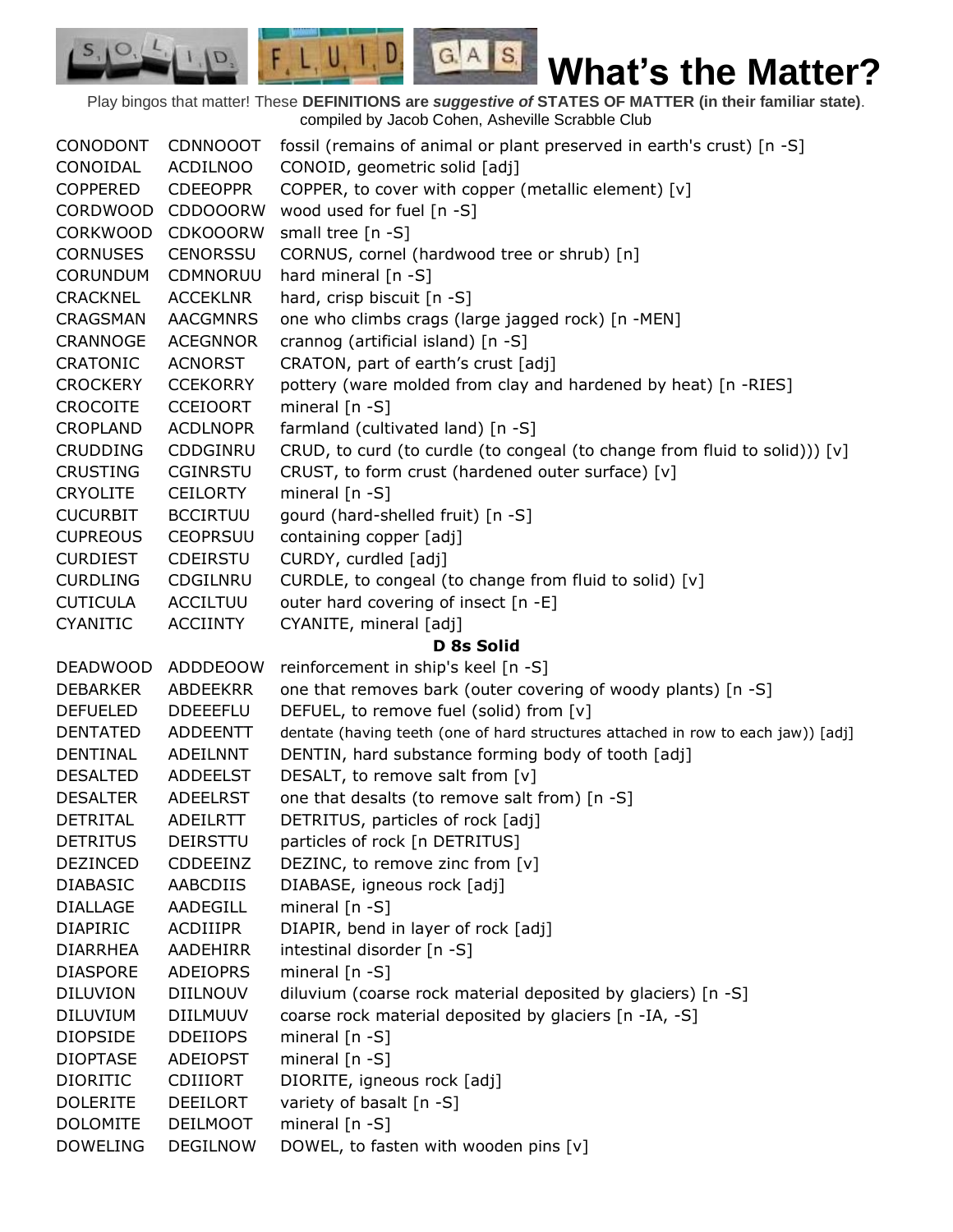Play bingos that matter! These **DEFINITIONS are** *suggestive of* **STATES OF MATTER (in their familiar state)**. compiled by Jacob Cohen, Asheville Scrabble Club

 $G.A.S.$ 

 $F, L, U, I, D$ 

D.

| <b>DDEELLOW</b> | DOWEL, to fasten with wooden pins $[v]$                                                                                                                                                                                                                                                                                                                                                                                                                                                                                                                                                                                                                                                                                                                            |
|-----------------|--------------------------------------------------------------------------------------------------------------------------------------------------------------------------------------------------------------------------------------------------------------------------------------------------------------------------------------------------------------------------------------------------------------------------------------------------------------------------------------------------------------------------------------------------------------------------------------------------------------------------------------------------------------------------------------------------------------------------------------------------------------------|
|                 | rolling treeless upland [n -s]                                                                                                                                                                                                                                                                                                                                                                                                                                                                                                                                                                                                                                                                                                                                     |
|                 | matter that is dredged up [n -S]                                                                                                                                                                                                                                                                                                                                                                                                                                                                                                                                                                                                                                                                                                                                   |
|                 | metal rod for securing timbers [n -S]                                                                                                                                                                                                                                                                                                                                                                                                                                                                                                                                                                                                                                                                                                                              |
|                 | constructed of stone without mortar [adj]                                                                                                                                                                                                                                                                                                                                                                                                                                                                                                                                                                                                                                                                                                                          |
|                 | area having many dunes [n -S]                                                                                                                                                                                                                                                                                                                                                                                                                                                                                                                                                                                                                                                                                                                                      |
|                 | <b>E 8s Solid</b>                                                                                                                                                                                                                                                                                                                                                                                                                                                                                                                                                                                                                                                                                                                                                  |
|                 | otolith (hard mass that forms in inner ear) [n -S]                                                                                                                                                                                                                                                                                                                                                                                                                                                                                                                                                                                                                                                                                                                 |
|                 | EARTHY, composed of, resembling, or suggestive of earth [adj]                                                                                                                                                                                                                                                                                                                                                                                                                                                                                                                                                                                                                                                                                                      |
|                 | in earthy (composed of, resembling, or suggestive of earth) manner [adv]                                                                                                                                                                                                                                                                                                                                                                                                                                                                                                                                                                                                                                                                                           |
|                 | EBONITE, hard rubber [n]                                                                                                                                                                                                                                                                                                                                                                                                                                                                                                                                                                                                                                                                                                                                           |
|                 | type of rock [n -S]                                                                                                                                                                                                                                                                                                                                                                                                                                                                                                                                                                                                                                                                                                                                                |
|                 | hard exterior of bird's egg [n -S]                                                                                                                                                                                                                                                                                                                                                                                                                                                                                                                                                                                                                                                                                                                                 |
|                 | made of glass with painted picture on back [adj]                                                                                                                                                                                                                                                                                                                                                                                                                                                                                                                                                                                                                                                                                                                   |
|                 | alloy of gold and silver [n -S]                                                                                                                                                                                                                                                                                                                                                                                                                                                                                                                                                                                                                                                                                                                                    |
|                 | to undergo transfer of materials in soil [v -D, -TING, -S]                                                                                                                                                                                                                                                                                                                                                                                                                                                                                                                                                                                                                                                                                                         |
|                 | ELYTRON, hardened forewing of certain insects [adj]                                                                                                                                                                                                                                                                                                                                                                                                                                                                                                                                                                                                                                                                                                                |
|                 | ELYTRON, hardened forewing of certain insects [adj]                                                                                                                                                                                                                                                                                                                                                                                                                                                                                                                                                                                                                                                                                                                |
|                 | EMBED, to fix firmly into surrounding mass [v]                                                                                                                                                                                                                                                                                                                                                                                                                                                                                                                                                                                                                                                                                                                     |
|                 | mass of tissue that resembles embryo [n -S]                                                                                                                                                                                                                                                                                                                                                                                                                                                                                                                                                                                                                                                                                                                        |
|                 | ENAMEL, to cover with hard, glossy surface [v]                                                                                                                                                                                                                                                                                                                                                                                                                                                                                                                                                                                                                                                                                                                     |
|                 | one that enamels (to cover with hard, glossy surface) [n -S]                                                                                                                                                                                                                                                                                                                                                                                                                                                                                                                                                                                                                                                                                                       |
|                 | ENIGMA, something that is hard to understand or explain [n]                                                                                                                                                                                                                                                                                                                                                                                                                                                                                                                                                                                                                                                                                                        |
|                 | EOLITH, prehistoric stone tool [adj]                                                                                                                                                                                                                                                                                                                                                                                                                                                                                                                                                                                                                                                                                                                               |
|                 | EPIDOTE, mineral [adj]                                                                                                                                                                                                                                                                                                                                                                                                                                                                                                                                                                                                                                                                                                                                             |
|                 | fauna living on hard sea floor [n -E, -S]                                                                                                                                                                                                                                                                                                                                                                                                                                                                                                                                                                                                                                                                                                                          |
|                 | pertaining to point of origin of earthquake [adj]                                                                                                                                                                                                                                                                                                                                                                                                                                                                                                                                                                                                                                                                                                                  |
|                 | pertaining to change in mineral character of rock [adj]                                                                                                                                                                                                                                                                                                                                                                                                                                                                                                                                                                                                                                                                                                            |
|                 | type of rock [n -S]                                                                                                                                                                                                                                                                                                                                                                                                                                                                                                                                                                                                                                                                                                                                                |
|                 | variety of garnet [n -S]                                                                                                                                                                                                                                                                                                                                                                                                                                                                                                                                                                                                                                                                                                                                           |
|                 | metallic element [n -S]                                                                                                                                                                                                                                                                                                                                                                                                                                                                                                                                                                                                                                                                                                                                            |
|                 | alloy that has lowest possible melting point [n -S]                                                                                                                                                                                                                                                                                                                                                                                                                                                                                                                                                                                                                                                                                                                |
|                 | mineral $[n - S]$                                                                                                                                                                                                                                                                                                                                                                                                                                                                                                                                                                                                                                                                                                                                                  |
|                 | EXCRETA, excreted matter [adj]                                                                                                                                                                                                                                                                                                                                                                                                                                                                                                                                                                                                                                                                                                                                     |
|                 | formed or occurring on surface of earth [adj]                                                                                                                                                                                                                                                                                                                                                                                                                                                                                                                                                                                                                                                                                                                      |
|                 | lens used to aid vision [n EYEGLASSES]                                                                                                                                                                                                                                                                                                                                                                                                                                                                                                                                                                                                                                                                                                                             |
|                 | disk used to remove foreign matter from eye [n -S]                                                                                                                                                                                                                                                                                                                                                                                                                                                                                                                                                                                                                                                                                                                 |
|                 | <b>F 8s Solid</b>                                                                                                                                                                                                                                                                                                                                                                                                                                                                                                                                                                                                                                                                                                                                                  |
|                 | surface of cut gemstone [n -S]                                                                                                                                                                                                                                                                                                                                                                                                                                                                                                                                                                                                                                                                                                                                     |
|                 | band or stratum of rock impregnated with metallic sulfides [n -S]                                                                                                                                                                                                                                                                                                                                                                                                                                                                                                                                                                                                                                                                                                  |
|                 | mineral $[n - S]$                                                                                                                                                                                                                                                                                                                                                                                                                                                                                                                                                                                                                                                                                                                                                  |
|                 | mineral $[n - S]$                                                                                                                                                                                                                                                                                                                                                                                                                                                                                                                                                                                                                                                                                                                                                  |
|                 | FELSITE, igneous rock [adj]                                                                                                                                                                                                                                                                                                                                                                                                                                                                                                                                                                                                                                                                                                                                        |
|                 | felsite (igneous rock) [n -S]                                                                                                                                                                                                                                                                                                                                                                                                                                                                                                                                                                                                                                                                                                                                      |
|                 | FENDER, metal guard over wheel of motor vehicle [adj]                                                                                                                                                                                                                                                                                                                                                                                                                                                                                                                                                                                                                                                                                                              |
| <b>DEEEFLRR</b> | FERREL, to ferrule (to furnish with metal ring or cap to prevent splitting) [v]                                                                                                                                                                                                                                                                                                                                                                                                                                                                                                                                                                                                                                                                                    |
| <b>EEFORRSU</b> | containing iron [adj]                                                                                                                                                                                                                                                                                                                                                                                                                                                                                                                                                                                                                                                                                                                                              |
|                 | <b>ADDLNNOW</b><br><b>DDEGGINR</b><br><b>DFIINPRT</b><br><b>DENORSTY</b><br>ADDELNNU<br><b>AEENORST</b><br>AEEHIRRT<br><b>AEHILRTY</b><br><b>BEEINOST</b><br><b>CEEGILOT</b><br><b>EEGGHLLS</b><br><b>EEGILMOS</b><br><b>CEELMRTU</b><br><b>AEEILTUV</b><br><b>DEILORTY</b><br><b>ELORSTUY</b><br><b>BDDDEEEM</b><br><b>BDEIMORY</b><br>ADEEELMN<br><b>AEEELMNR</b><br>AAEGIMNT<br><b>CEHIILOT</b><br><b>CDEIIOPT</b><br>AAEFINPU<br><b>ACEFILOP</b><br><b>CEEGIINP</b><br><b>EEIPRTUV</b><br><b>EEINOSST</b><br>EIMOPRUU<br><b>CCEEITTU</b><br><b>EEEINTUX</b><br><b>ACEELRTX</b><br>CEEGINOX<br><b>AEEGLSSY</b><br><b>EEENOSTY</b><br><b>ACEFGINT</b><br><b>AABDFHLN</b><br>AAEFILTY<br><b>ADEFLPRS</b><br><b>CEFIILST</b><br><b>EEFLNOST</b><br><b>DDEEEFNR</b> |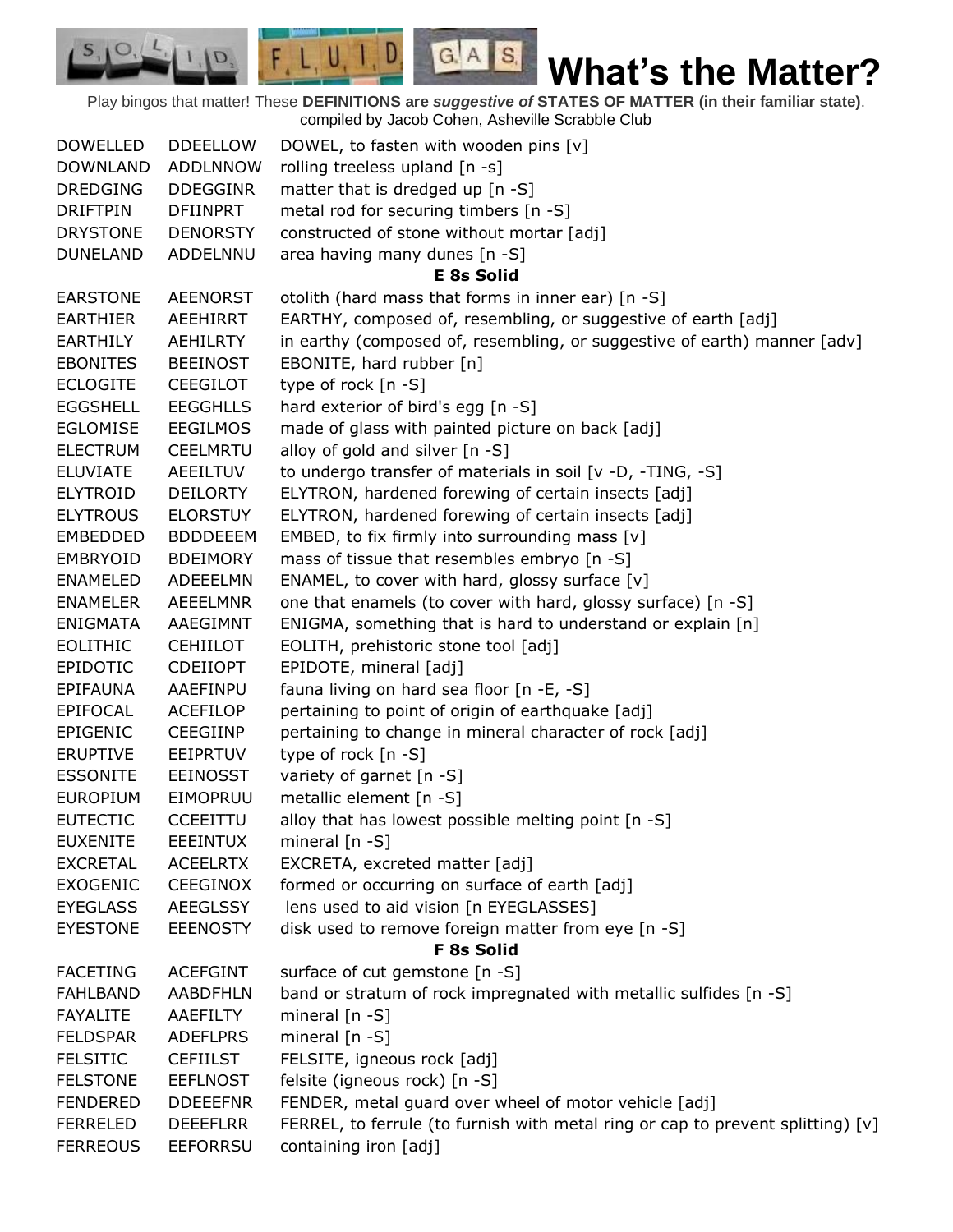Play bingos that matter! These **DEFINITIONS are** *suggestive of* **STATES OF MATTER (in their familiar state)**. compiled by Jacob Cohen, Asheville Scrabble Club

 $G.A.S.$ 

 $F, L, U, I, D$ 

D.

 $S_{1}$  $\mathcal{O},$ 

| <b>FERRITIN</b> | EFIINRRT        | protein that contains iron [n -S]                                                                      |
|-----------------|-----------------|--------------------------------------------------------------------------------------------------------|
| <b>FERULING</b> | EFGILNRU        | FERULE, to ferrule (to furnish with metal ring or cap to prevent splitting) [v]                        |
| <b>FETTERED</b> | <b>DEEEFRTT</b> | FETTER, to shackle (to confine with metal fastenings placed around wrists or ankles) [v]               |
| <b>FETTERER</b> | <b>EEEFRRTT</b> | one that fetters (to shackle (to confine with metal fastenings placed around wrists or ankles)) [n -S] |
| <b>FETTLING</b> | <b>EFGILNTT</b> | loose material thrown on hearth of furnace to protect it [n -S]                                        |
| <b>FIGULINE</b> | EFGIILNU        | piece of pottery [n -S]                                                                                |
| <b>FILTERED</b> | <b>DEEFILRT</b> | FILTER, to pass through filter (device for removing suspended matter) $[v]$                            |
| <b>FILTERER</b> | <b>EEFILRRT</b> | one that filters (to pass through filter (device for removing suspended matter)) [n -S]                |
| <b>FILTRATE</b> | <b>AEFILRTT</b> | to filter (to pass through filter (device for removing suspended matter)) [v -D, -TING, -S]            |
| <b>FIREBACK</b> | <b>ABCEFIKR</b> | cast-iron plate along back of fireplace [n -S]                                                         |
| <b>FIREWOOD</b> | <b>DEFIOORW</b> | wood used as fuel [n -S]                                                                               |
| <b>FLASHING</b> | <b>AFGHILNS</b> | sheet metal used in waterproofing roof [n -S]                                                          |
| <b>FLATIRON</b> | AFILNORT        | device for pressing clothes [n -S]                                                                     |
| <b>FLIMSIER</b> | <b>EFIILMRS</b> | FLIMSY, lacking solidity or strength [adj]                                                             |
| <b>FLIMSILY</b> | <b>FIILLMSY</b> | FLIMSY, lacking solidity or strength [adv]                                                             |
| <b>FLINKITE</b> | <b>EFIIKLNT</b> | mineral $[n - S]$                                                                                      |
| <b>FLINTIER</b> | EFIILNRT        | FLINTY, resembling flint (spark-producing rock) [adj]                                                  |
| <b>FLINTING</b> | <b>FGIILNNT</b> | FLINT, to provide with flint (spark-producing rock) [v]                                                |
| <b>FLOCCULE</b> | <b>CCEFLLOU</b> | tuft-like mass [n -S]                                                                                  |
| <b>FLOCCULI</b> | <b>CCFILLOU</b> | small, loosely aggregated masses [n FLOCCULI]                                                          |
| <b>FLUORITE</b> | EFILORTU        | mineral $[n - S]$                                                                                      |
| <b>FLYSCHES</b> | <b>CEFHLSSY</b> | FLYSCH, sandstone deposit [n]                                                                          |
| <b>FOOTWALL</b> | <b>AFLLOOTW</b> | layer of rock beneath vein of ore [n -S]                                                               |
| <b>FORELAND</b> | <b>ADEFLNOR</b> | projecting mass of land [n -S]                                                                         |
| <b>FORESTAL</b> | <b>AEFLORST</b> | of or pertaining to forest [adj]                                                                       |
| <b>FORESTED</b> | <b>DEEFORST</b> | FOREST, to convert into forest (densely wooded area) [v]                                               |
| <b>FORESTRY</b> | <b>EFORRSTY</b> | science of planting and managing forests [n -RIES]                                                     |
| <b>FOUREYED</b> | <b>DEEFORUY</b> | wearing eyeglasses (lens used to aid vision) [adj]                                                     |
| <b>FREEZING</b> | <b>EEFGINRZ</b> | FREEZE, to become hardened into solid body by loss of heat [v]                                         |
| <b>FROSTIER</b> | <b>EFIORRST</b> | FROSTY, covered with frost [adj]                                                                       |
| <b>FROSTILY</b> | <b>FILORSTY</b> | FROSTY, covered with frost [adv]                                                                       |
| <b>FROSTING</b> | <b>FGINORST</b> | FROST, to cover with frost (deposit of minute ice crystals) [v]                                        |
| <b>FROTHING</b> | <b>FGHINORT</b> | layer of foam in liquid or solid [n -S]                                                                |
| <b>FROZENLY</b> | <b>EFLNORYZ</b> | FROZEN, very cold [adv]                                                                                |
| <b>FRUSTUMS</b> | <b>FMRSSTUU</b> | FRUSTUM, part of conical solid [n]                                                                     |
| <b>FUELWOOD</b> | <b>DEFLOOUW</b> | firewood (wood used as fuel) [n -S]                                                                    |
| <b>FUMARATE</b> | <b>AAEFMRTU</b> | chemical salt [n -S]                                                                                   |
| <b>FUZZBALL</b> | ABFLLUZZ        | ball of fuzz (fluffy mass of hair or fiber) [n -S]                                                     |
|                 |                 | <b>G 8s Solid</b>                                                                                      |
| <b>GABBROIC</b> | ABBCGIOR        | GABBRO, type of rock [adj]                                                                             |
| <b>GABBROID</b> | ABBDGIOR        | GABBRO, type of rock [adj]                                                                             |
| <b>GALENITE</b> | AEEGILNT        | galena (principal ore of lead) [n -S]                                                                  |
| <b>GALLETED</b> | <b>ADEEGLLT</b> | GALLET, to fill in mortar joints with stone chips [v]                                                  |
| <b>GANISTER</b> | <b>AEGINRST</b> | type of rock [n -S]                                                                                    |
| <b>GELATING</b> | <b>AEGGILNT</b> | GELATE, to gel (to become like jelly (soft, semi-solid substance))) [v]                                |
| <b>GELATION</b> | <b>AEGILNOT</b> | process of gelling (to become like jelly (soft, semi-solid substance)) [n -S]                          |
| <b>GEMMIEST</b> | <b>EEGIMMST</b> | GEMMY, resembling gem (precious stone) [adj]                                                           |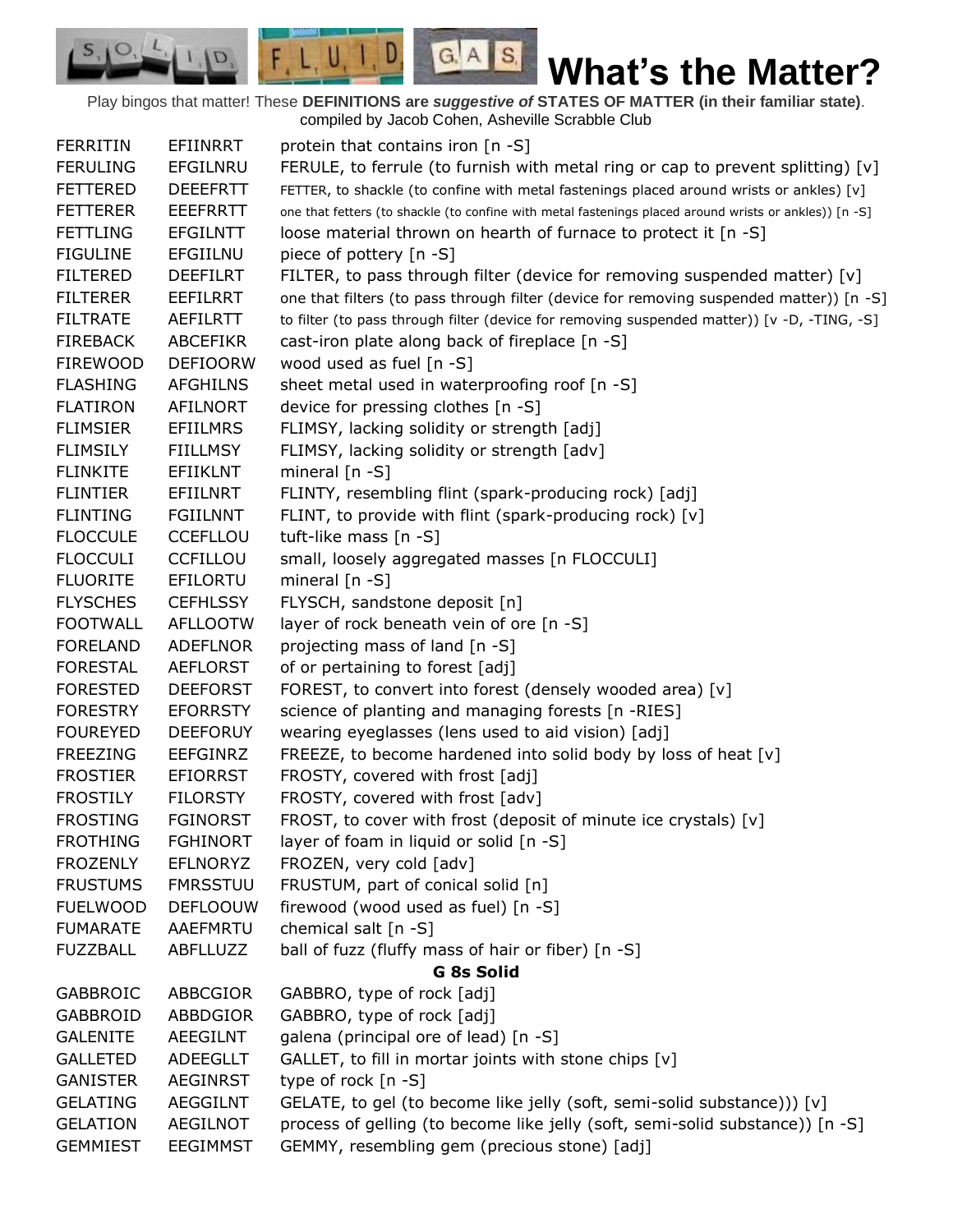Play bingos that matter! These **DEFINITIONS are** *suggestive of* **STATES OF MATTER (in their familiar state)**. compiled by Jacob Cohen, Asheville Scrabble Club

 $G.A.S.$ 

 $F, L, U, I, D$ 

D.

| <b>GEMOLOGY</b> | <b>EGGLMOOY</b> | science of gems [n -GIES]                                            |
|-----------------|-----------------|----------------------------------------------------------------------|
| <b>GEMSTONE</b> | <b>EEGMNOST</b> | precious stone [n -S]                                                |
| <b>GEOGNOSY</b> | <b>EGGNOOSY</b> | branch of geology [n -SIES]                                          |
| <b>GEOLOGER</b> | <b>EEGGLOOR</b> | specialist in geology [n -S]                                         |
| <b>GEOLOGIC</b> | <b>CEGGILOO</b> | GEOLOGY, science that deals with origin and structure of earth [adj] |
| <b>GEOPHAGY</b> | <b>AEGGHPOY</b> | practice of eating earth substances [n -GIES]                        |
| <b>GEOPHONE</b> | <b>EEGHNOOP</b> | device that detects vibrations in earth [n -S]                       |
| <b>GERMANIC</b> | <b>ACEGIMNR</b> | containing germanium (metallic element) [adj]                        |
| <b>GIBBSITE</b> | <b>BBEGIIST</b> | mineral $[n - S]$                                                    |
| <b>GIRASOLE</b> | AEGILORS        | girasol (variety of opal) [n -ES]                                    |
| <b>GJETOSTS</b> | <b>EGJOSSTT</b> | GJETOST, hard brown cheese [n]                                       |
| <b>GLACIATE</b> | <b>AACEGILT</b> | to cover with glaciers [v -D, -TING, -S]                             |
| <b>GLACIERS</b> | <b>ACEGILRS</b> | GLACIER, huge mass of ice [n]                                        |
| <b>GLASSFUL</b> | AFGLLSSU        | as much as drinking glass will hold [n -S]                           |
| <b>GLASSIER</b> | <b>AEGILRSS</b> | GLASSY, resembling glass [adj]                                       |
| <b>GLASSILY</b> | <b>AGILLSSY</b> | in glassy (resembling glass) manner [adv]                            |
| <b>GLASSING</b> | <b>AGGILNSS</b> | GLASS, to encase in glass (transparent substance) [v]                |
| <b>GLASSMAN</b> | <b>AAGLMNSS</b> | glazier (one that glazes (to fit windows with glass panes)) [n -MEN] |
| <b>GLENLIKE</b> | <b>EEGIKLLN</b> | GLEN, small valley (depression of earth's surface) [adj]             |
| <b>GLUCINIC</b> | <b>CCGIILNU</b> | GLUCINUM, metallic element [adj]                                     |
| <b>GLUCINUM</b> | CGILMNUU        | metallic element [n -S]                                              |
| <b>GNEISSES</b> | <b>EEGINSSS</b> | GNEISS, type of rock [n]                                             |
| <b>GNEISSIC</b> | <b>CEGIINSS</b> | GNEISS, type of rock [adj]                                           |
| <b>GOETHITE</b> | <b>EEGHIOTT</b> | ore of iron [n -S]                                                   |
| <b>GOMBROON</b> | <b>BGMNOOOR</b> | kind of Persian pottery [n -S]                                       |
| <b>GRAFFITO</b> | <b>AFFGIORT</b> | inscription or drawing made on rock or wall [n -TI]                  |
| <b>GRAINIER</b> | <b>AEGIINRR</b> | GRAINY, granular [adj]                                               |
| <b>GRANITIC</b> | <b>ACGIINRT</b> | GRANITE, type of rock [adj]                                          |
| <b>GRAPHITE</b> | <b>AEGHIPRT</b> | variety of carbon [n -S]                                             |
| <b>GRAVELED</b> | <b>ADEEGLRV</b> | GRAVEL, to pave with gravel (mixture of rock fragments) [v]          |
| <b>GRILLING</b> | <b>GGIILLNR</b> | GRILL, to broil on gridiron [v]                                      |
| <b>GUMBOTIL</b> | <b>BGILMOTU</b> | sticky clay [n -S]                                                   |
| <b>GUNSTOCK</b> | <b>CGKNOSTU</b> | rear wooden part of rifle [n -S]                                     |
| <b>GYPSEOUS</b> | <b>EGOPSSUY</b> | containing gypsum (mineral) [adj]                                    |
|                 |                 | H 8s Solid                                                           |
| <b>HARDBACK</b> | <b>AABCDHKR</b> | hardcover book [n -S]                                                |
| <b>HARDBALL</b> | <b>AABDHLLR</b> | baseball (type of ball) [n -S]                                       |
| <b>HARDBODY</b> | <b>ABDDHORY</b> | attractive person with muscular body [n -DIES]                       |
| <b>HARDBOOT</b> | <b>ABDHOORT</b> | horseman (one who rides horse) [n -S]                                |
| <b>HARDCASE</b> | AACDEHRS        | tough or obstinate person [n -S]                                     |
| <b>HARDCORE</b> | <b>ACDEHORR</b> | hard material used in foundations [n -S]                             |
| <b>HARDEDGE</b> | <b>ADDEEGHR</b> | geometric painting [n -S]                                            |
| <b>HARDENED</b> | <b>ADDEEHNR</b> | HARDEN, to make hard [v]                                             |
| <b>HARDENER</b> | <b>ADEEHNRR</b> | one that hardens (to make hard) [n -S]                               |
| <b>HARDHACK</b> | <b>AACDHHKR</b> | woody plant [n -S]                                                   |
| <b>HARDHACK</b> | <b>AACDHHKR</b> | woody plant [n -S]                                                   |
| <b>HARDHEAD</b> | <b>AADDEHHR</b> | practical person [n -S]                                              |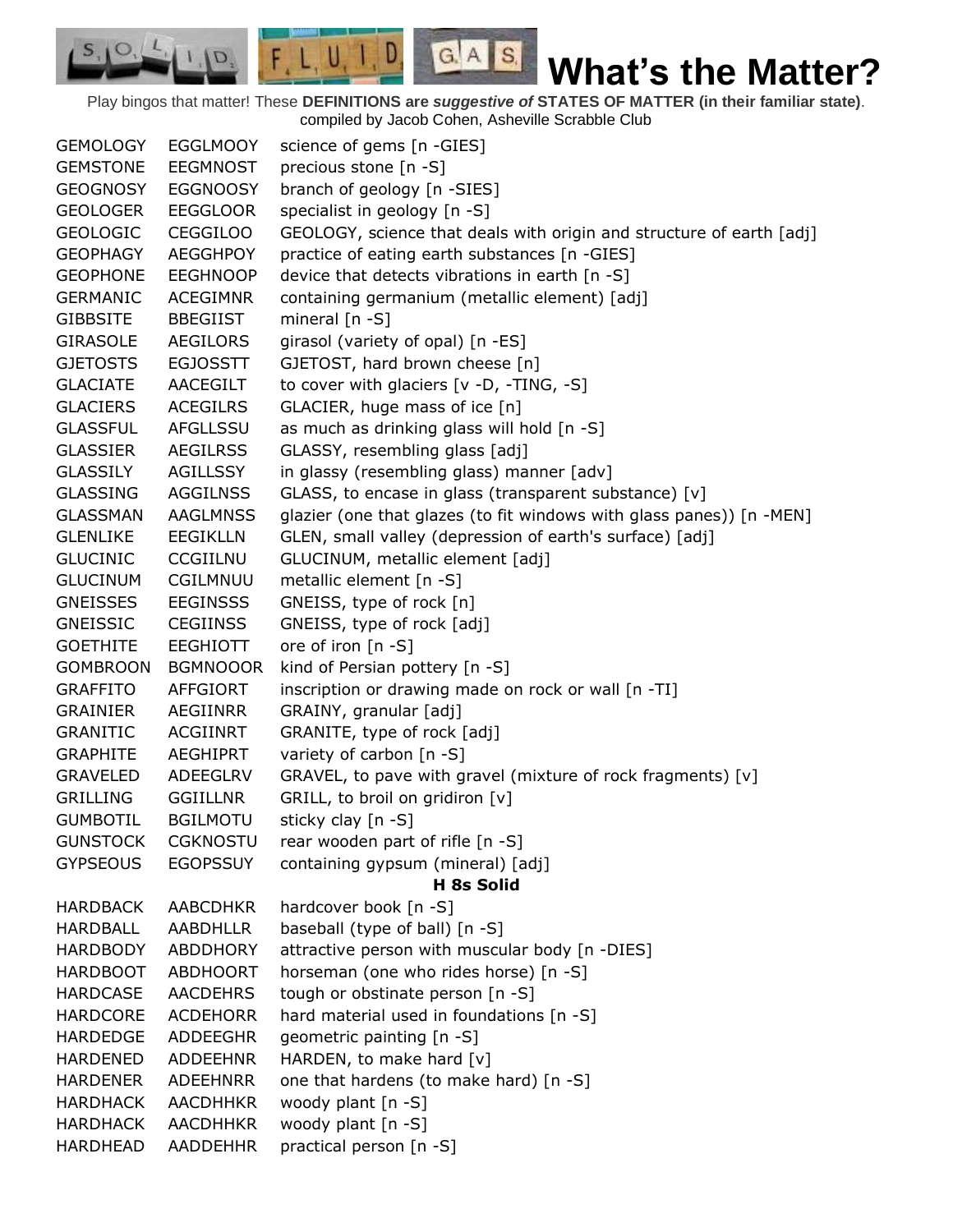Play bingos that matter! These **DEFINITIONS are** *suggestive of* **STATES OF MATTER (in their familiar state)**. compiled by Jacob Cohen, Asheville Scrabble Club

 $G.A.S.$ 

 $F, L, U, I, D$ 

D.

| <b>HARDIEST</b> | ADEHIRST        | HARDY, very sturdy [adj]                                          |
|-----------------|-----------------|-------------------------------------------------------------------|
| <b>HARDNESS</b> | <b>ADEHNRSS</b> | state of being hard (firm and unyielding) [n -ES]                 |
| <b>HARDNOSE</b> | <b>ADEHNORS</b> | stubborn person [n -S]                                            |
| <b>HARDPACK</b> | <b>AACDHKPR</b> | compacted snow [n -S]                                             |
| <b>HARDSHIP</b> | ADHHIPRS        | difficult, painful condition [n -S]                               |
| <b>HARDTACK</b> | <b>AACDHKRT</b> | hard biscuit [n -S]                                               |
| <b>HARDWARE</b> | <b>AADEHRRW</b> | metal goods [n -S]                                                |
| <b>HARDWIRE</b> | ADEHIRRW        | to permanently connect electronic components [v -D, -RING, -S]    |
| <b>HARDWOOD</b> | <b>ADDHOORW</b> | hard, compact wood of various trees [n -S]                        |
| <b>HAREWOOD</b> | <b>ADEHOORW</b> | sycamore wood used for furniture [n -S]                           |
| <b>HEADLAND</b> | <b>AADDEHLN</b> | cliff (high, steep face of rock) [n -S]                           |
| <b>HEAVYSET</b> | AEEHSTVY        | solidly built; stocky [adj]                                       |
| <b>HEMATITE</b> | AEEHIMTT        | ore of iron [n -S]                                                |
| HEPATIZE        | AEEHIPTZ        | to convert tissue into firm mass [v -D, -ZING, -S]                |
| <b>HIGHLAND</b> | <b>ADGHHILN</b> | elevated region [n -S]                                            |
| <b>HOLLOWED</b> | <b>DEHLLOOW</b> | HOLLOW, to make hollow (not solid) [v]                            |
| <b>HOLLOWER</b> | <b>EHLLOORW</b> | HOLLOW, not solid (having definite shape and volume) [adj]        |
| <b>HOLLOWLY</b> | <b>HLLLOOWY</b> | HOLLOW, not solid (having definite shape and volume) [adv]        |
| <b>HOLOZOIC</b> | CHILOOOZ        | eating solid foods [adj]                                          |
| <b>HOOFLESS</b> | <b>EFHLOOSS</b> | lacking hooves (hard covering on feet of certain animals) [adj]   |
| <b>HOOFLIKE</b> | <b>EFHIKLOO</b> | resembling hoof (hard covering on feet of certain animals) [adj]  |
| <b>HORNFELS</b> | <b>EFHLNORS</b> | silicate rock [n HORNFELS, -ES]                                   |
| <b>HORNIEST</b> | EHINORST        | HORNY, hornlike in hardness [adj]                                 |
| <b>HULKIEST</b> | <b>EHIKLSTU</b> | HULKY, massive (of considerable size) [adj]                       |
| <b>HYLOZOIC</b> | <b>CHILOOYZ</b> | pertaining to doctrine that life and matter are inseparable [adj] |
|                 |                 | I 8s Solid                                                        |
| <b>ICEKHANA</b> | AACEHIKN        | automotive event held on frozen lake [n -S]                       |
| <b>ICESCAPE</b> | <b>ACCEEIPS</b> | landscape covered with ice [n -S]                                 |
| <b>IDOCRASE</b> | <b>ACDEIORS</b> | mineral [n -S]                                                    |
| ILLUVIAL        | AIILLLUV        | ILLUVIUM, type of material accumulated in soil [adj]              |
| ILLUVIUM        | <b>IILLMUUV</b> | type of material accumulated in soil [n -IA, -S]                  |
| <b>ILMENITE</b> | EEIILMNT        | mineral $[n - S]$                                                 |
| <b>IMBEDDED</b> | <b>BDDDEEIM</b> | IMBED, to embed (to fix firmly into surrounding mass) [v]         |
| <b>IMPOROUS</b> | <b>IMOOPRSU</b> | extremely dense [adj]                                             |
| <b>INDURATE</b> | ADEINRTU        | to make hard [v -D, -TING, -S]                                    |
| <b>INKSTONE</b> | <b>EIKNNOST</b> | stone on which dry ink and water are mixed [n -S]                 |
| <b>INUKSHUK</b> | <b>HIKKNSUU</b> | figure of human made of stones [n -S]                             |
| <b>IRONBARK</b> | ABIKNORR        | timber tree [n -S]                                                |
| <b>IRONCLAD</b> | <b>ACDILNOR</b> | armored warship [n -S]                                            |
| <b>IRONIEST</b> | <b>EIINORST</b> | IRONY, resembling iron [adj]                                      |
| <b>IRONLESS</b> | <b>EILNORSS</b> | having no iron [adj]                                              |
| <b>IRONLIKE</b> | <b>EIIKLNOR</b> | resembling iron [adj]                                             |
| <b>IRONNESS</b> | <b>EINNORSS</b> | state of being iron [n -ES]                                       |
| <b>IRONSIDE</b> | <b>DEIINORS</b> | man of great strength [n -S]                                      |
| <b>IRONWARE</b> | AEINORRW        | articles made of iron [n -S]                                      |
| <b>IRONWEED</b> | <b>DEEINORW</b> | shrub (low, woody plant) [n -S]                                   |
| <b>IRONWOOD</b> | <b>DINOOORW</b> | hardwood tree [n -S]                                              |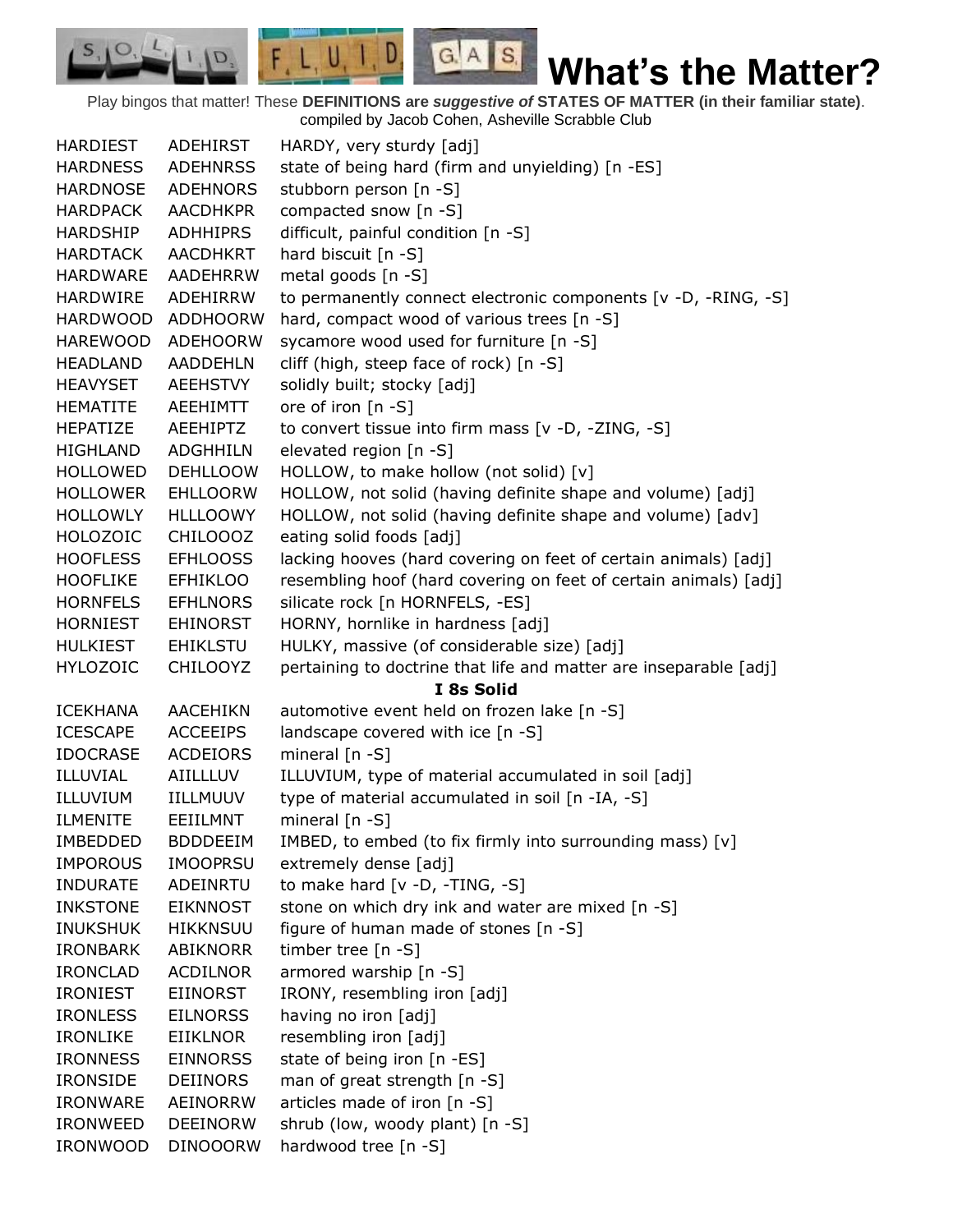Play bingos that matter! These **DEFINITIONS are** *suggestive of* **STATES OF MATTER (in their familiar state)**. compiled by Jacob Cohen, Asheville Scrabble Club

 $G.A.S.$ 

 $F, L, U, I, D$ 

D.

| <b>IRONWOOD</b> | <b>DINOOORW</b> | hardwood tree [n -S]                                                                    |
|-----------------|-----------------|-----------------------------------------------------------------------------------------|
| <b>IRONWORK</b> | <b>IKNOORRW</b> | objects made of iron [n -S]                                                             |
| <b>ISLANDED</b> | <b>ADDEILNS</b> | ISLAND, to make into island (land area entirely surrounded by water) [v]                |
| <b>ISOCLINE</b> | <b>CEIILNOS</b> | type of rock formation [n -S]                                                           |
| <b>ISOSTACY</b> | <b>ACIOSSTY</b> | isostasy (state of balance in earth's crust) [n -CIES]                                  |
| <b>ISOSTASY</b> | <b>AIOSSSTY</b> | state of balance in earth's crust [n -SIES]                                             |
| <b>ISTHMOID</b> | <b>DHIIMOST</b> | isthmic (pertaining to isthmus (strip of land connecting two larger land masses)) [adj] |
|                 |                 | J 8s Solid                                                                              |
| <b>JADELIKE</b> | ADEEIJKL        | resembling jade (green gemstone) [adj]                                                  |
| <b>JANGLING</b> | <b>AGGIJLNN</b> | JANGLE, to make harsh, metallic sound [v]                                               |
| <b>JAROSITE</b> | <b>AEIJORST</b> | mineral $[n - S]$                                                                       |
| <b>JELLYING</b> | <b>EGIJLLNY</b> | JELLY, to make into jelly (soft, semisolid substance) [v]                               |
| <b>JEWELING</b> | EEGIJLNW        | JEWEL, to adorn or equip with jewels (precious stones) [v]                              |
| <b>JEWELLED</b> | <b>DEEEJLLW</b> | JEWEL, to adorn or equip with jewels (precious stones) [v]                              |
|                 |                 | <b>K 8s Solid</b>                                                                       |
| <b>KAKIEMON</b> | AEIKKMNO        | Japanese porcelain [n -S]                                                               |
| <b>KAMACITE</b> | AACEIKMT        | alloy of nickel and iron [n -S]                                                         |
| KAOLINIC        | <b>ACIIKLNO</b> | KAOLIN, fine white clay [adj]                                                           |
| <b>KERATOID</b> | ADEIKORT        | horny (hornlike in hardness) [adj]                                                      |
| <b>KEYSTONE</b> | <b>EEKNOSTY</b> | central stone of arch [n -S]                                                            |
| KILOGRAM        | <b>AGIKLMOR</b> | unit of mass and weight [n -S]                                                          |
| <b>KINGWOOD</b> | <b>DGIKNOOW</b> | hardwood tree [n -S]                                                                    |
| <b>KRYOLITE</b> | <b>EIKLORTY</b> | cryolite (mineral) [n -S]                                                               |
| <b>KRYOLITH</b> | <b>HIKLORTY</b> | cryolite (mineral) [n -S]                                                               |
| <b>KYANITIC</b> | <b>ACIIKNTY</b> | KYANITE, cyanite (mineral) [adj]                                                        |
|                 |                 | L 8s Solid                                                                              |
| <b>LACEWOOD</b> | <b>ACDELOOW</b> | Australian tree [n -S]                                                                  |
| <b>LAKEFILL</b> | <b>AEFIKLLL</b> | area of land built by filling lake [n -S]                                               |
| <b>LANDFAST</b> | <b>AADFLNST</b> | attached to shore -- used of ice [adj]                                                  |
| LANDFORM        | <b>ADFLMNOR</b> | natural feature of earth's surface [n -S]                                               |
| <b>LANDSLIP</b> | <b>ADILLNPS</b> | fall of mass of earth [n S]                                                             |
| LANDWARD        | <b>AADDLNRW</b> | toward land [adv]                                                                       |
| LANDWASH        | <b>AADHLNSW</b> | shore area between high-water mark and sea [n -ES]                                      |
| LAPIDARY        | AADILPRY        | one who works with precious stones [n -RIES]                                            |
| LAPIDATE        | AADEILPT        | to hurl stones at [v -D, -TING, -S]                                                     |
| LAPIDIFY        | ADFIILPY        | to turn to stone [v -FIED, -ING, -FIES]                                                 |
| LAPIDIST        | <b>ADIILPST</b> | lapidary (one who works with precious stones) [n -S]                                    |
| LAPILLUS        | AILLLPSU        | small fragment of lava [n -LLI]                                                         |
| LATERITE        | <b>AEEILRTT</b> | type of soil [n -S]                                                                     |
| LATERIZE        | <b>AEEILRTZ</b> | to convert to laterite [v -D, -ZING, -S]                                                |
| LATEWOOD        | <b>ADELOOTW</b> | part of annual ring of wood [n -S]                                                      |
| LAVALIKE        | AAEIKLLV        | resembling lava (molten rock that issues from volcano) [adj]                            |
| LAZULITE        | AEILLTUZ        | mineral $[n - S]$                                                                       |
| LAZURITE        | <b>AEILRTUZ</b> | mineral [n -S]                                                                          |
| <b>LEADABLE</b> | AABDEELL        | LEAD, to cover with lead (heavy metallic element) [adj]                                 |
| <b>LEADIEST</b> | <b>ADEEILST</b> | LEADY, resembling lead (metal) [adj]                                                    |
| <b>LEADLESS</b> | <b>ADEELLSS</b> | having no lead (metal) [adj]                                                            |
|                 |                 |                                                                                         |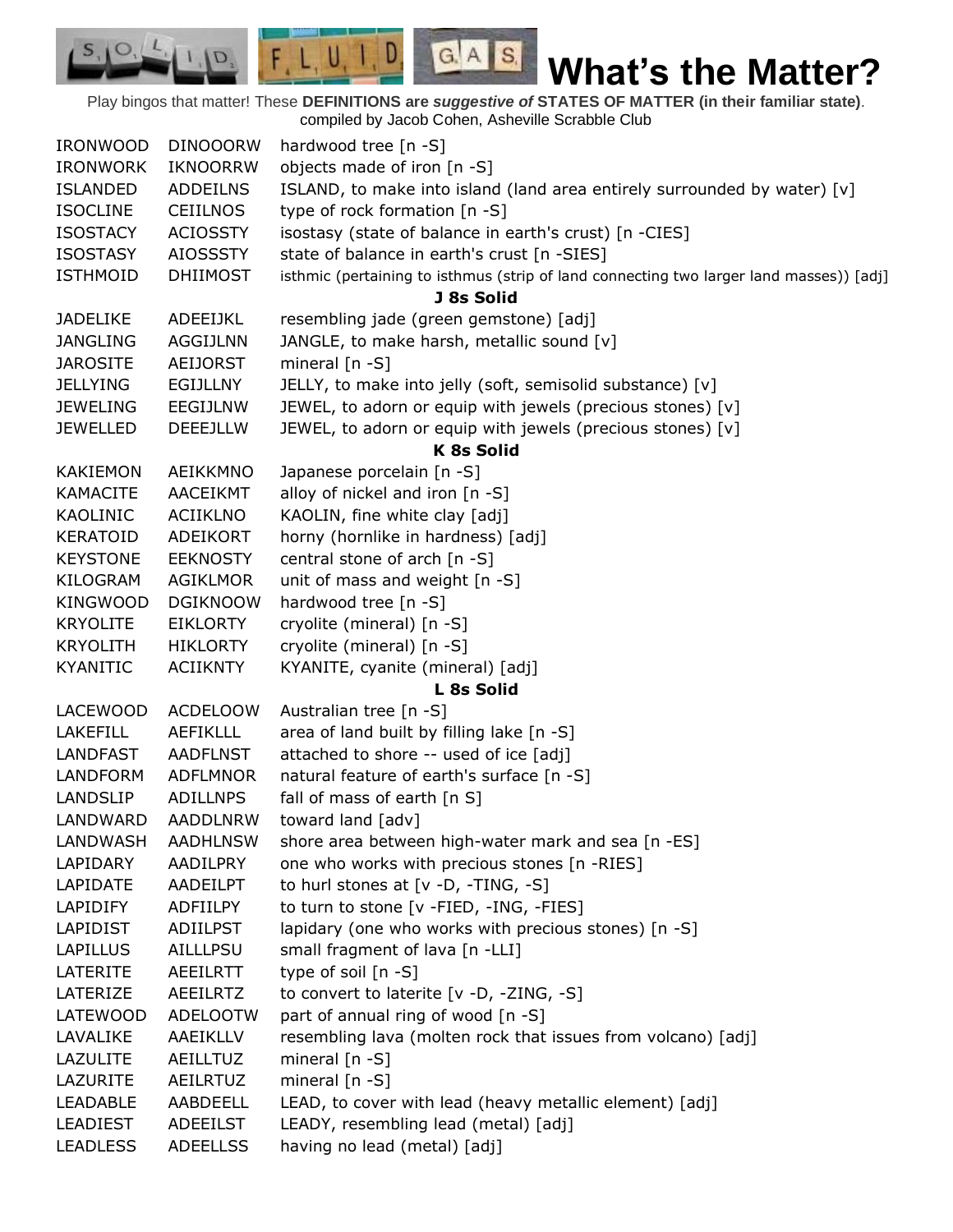Play bingos that matter! These **DEFINITIONS are** *suggestive of* **STATES OF MATTER (in their familiar state)**. compiled by Jacob Cohen, Asheville Scrabble Club

 $G.A.S.$ 

 $F, L, U, I, D$ 

D.

| <b>LEADWORK</b> | ADEKLORW        | something made of lead (metal) [n -S]                                                                           |
|-----------------|-----------------|-----------------------------------------------------------------------------------------------------------------|
| <b>LEAFMOLD</b> | ADEFLLMO        | soil composed mostly of decayed leaves [n -S]                                                                   |
| <b>LEUCITIC</b> | <b>CCEIILTU</b> | LEUCITE, mineral [adj]                                                                                          |
| <b>LIGNEOUS</b> | <b>EGILNOSU</b> | of or resembling wood [adj]                                                                                     |
| <b>LIGNITIC</b> | <b>CGIIILNT</b> | LIGNITE, type of coal [adj]                                                                                     |
| LIMEKILN        | <b>EIIKLLMN</b> | furnace in which shells are burned to produce lime (mineral) [n -S]                                             |
| <b>LIMELESS</b> | <b>EEILLMSS</b> | having no lime (mineral) [adj]                                                                                  |
| <b>LIMONITE</b> | <b>EIILMNOT</b> | major ore of iron [n -S]                                                                                        |
| <b>LINOLEUM</b> | EILLMNOU        | durable material used as floor covering [n -S]                                                                  |
| <b>LITHOING</b> | <b>GHIILNOT</b> | LITHO, to make prints by lithography [v]                                                                        |
| <b>LITHOSOL</b> | <b>HILLOOST</b> | type of soil [n -S]                                                                                             |
| <b>LITMUSES</b> | <b>EILMSSTU</b> | LITMUS, blue coloring matter [n]                                                                                |
| <b>LIVENESS</b> | <b>EEILNSSV</b> | state of being live (having life (quality that distinguishes animals and plants from inanimate matter)) [n -ES] |
| <b>LOAMIEST</b> | <b>AEILMOST</b> | LOAMY, resembling loam (type of soil) [adj]                                                                     |
| <b>LOAMLESS</b> | <b>AELLMOSS</b> | having no loam [adj]                                                                                            |
| LOESSIAL        | <b>AEILLOSS</b> | LOESS, soil deposit [adj]                                                                                       |
| LUTECIUM        | <b>CEILMTUU</b> | lutetium (metallic element) [n -S]                                                                              |
| LUTETIUM        | EILMTTUU        | metallic element [n -S]                                                                                         |
|                 |                 | M 8s Solid                                                                                                      |
| <b>MAGMATIC</b> | AACGIMMT        | MAGMA, molten matter from which igneous rock is formed [adj]                                                    |
| <b>MAGNETIC</b> | <b>ACEGIMNT</b> | magnet (body that possesses property of attracting iron) [n -S]                                                 |
| <b>MAGNOXES</b> | <b>AEGMNOSX</b> | MAGNOX, magnesium-based alloy [n]                                                                               |
| MAINLAND        | AADILMNN        | principal land mass [n -S]                                                                                      |
| MAIOLICA        | AACIILMO        | majolica (type of pottery (ware molded from clay and hardened by heat)) [n -S]                                  |
| MAJOLICA        | AACIJLMO        | type of pottery (ware molded from clay and hardened by heat) [n -S]                                             |
| MALMIEST        | <b>AEILMMST</b> | MALMY, resembling malm (soft, friable limestone) [adj]                                                          |
| <b>MALONATE</b> | AAELMNOT        | salt or ester of malonic* acid [n -S]                                                                           |
| MANGANIC        | <b>AACGIMNN</b> | containing manganese (metallic element) [adj]                                                                   |
| MANGANIN        | AAGIMNNN        | alloy of copper, manganese, and nickel [n -S]                                                                   |
| MANGONEL        | <b>AEGLMNNO</b> | medieval military device for hurling stones [n -S]                                                              |
|                 |                 |                                                                                                                 |
| <b>MARLIEST</b> | <b>AEILMRST</b> | MARLY, abounding with marl (earthy deposit containing lime, clay, and sand) [adj]                               |
| MARLITIC        | <b>ACIILMRT</b> | MARLITE, type of marl [adj]                                                                                     |
| <b>MASONING</b> | <b>AGIMNNOS</b> | MASON, to build with stone or brick $[v]$                                                                       |
| <b>MASSIEST</b> | <b>AEIMSSST</b> | MASSY, massive (of considerable size) [adj]                                                                     |
| <b>MASSLESS</b> | <b>AELMSSSS</b> | having no mass [adj]                                                                                            |
| <b>MASURIUM</b> | AIMMRSUU        | metallic element [n -S]                                                                                         |
| MATERIAL        | AAEILMRT        | substance of which anything is or may be composed [n -S]                                                        |
| <b>MATTRASS</b> | <b>AAMRSSTT</b> | matrass (long-necked glass vessel) [n -ES]                                                                      |
| <b>MATTRESS</b> | <b>AEMRSSTT</b> | large pad filled with resilient material used on or as bed [n -ES]                                              |
| MEDALING        | ADEGILMN        | MEDAL, to honor with medal (commemorative piece of metal) [v]                                                   |
| MEDALLED        | ADDEELLM        | MEDAL, to honor with medal (commemorative piece of metal) [v]                                                   |
| <b>MEGALITH</b> | <b>AEGHILMT</b> | huge stone used in prehistoric monuments [n -S]                                                                 |
| <b>MELANITE</b> | <b>AEEILMNT</b> | black variety of garnet [n -S]                                                                                  |
| <b>MELILITE</b> | EEIILLMT        | mineral group [n -S]                                                                                            |
| <b>MELTABLE</b> | ABEELLMT        | MELT, to change from solid to liquid state by heat [adj]                                                        |
| <b>MERCURIC</b> | <b>CCEIMRRU</b> | MERCURY, metallic element [adj]                                                                                 |
| <b>METALING</b> | <b>AEGILMNT</b> | METAL, to cover with metal (any of various ductile, fusible, and lustrous substances) [v]                       |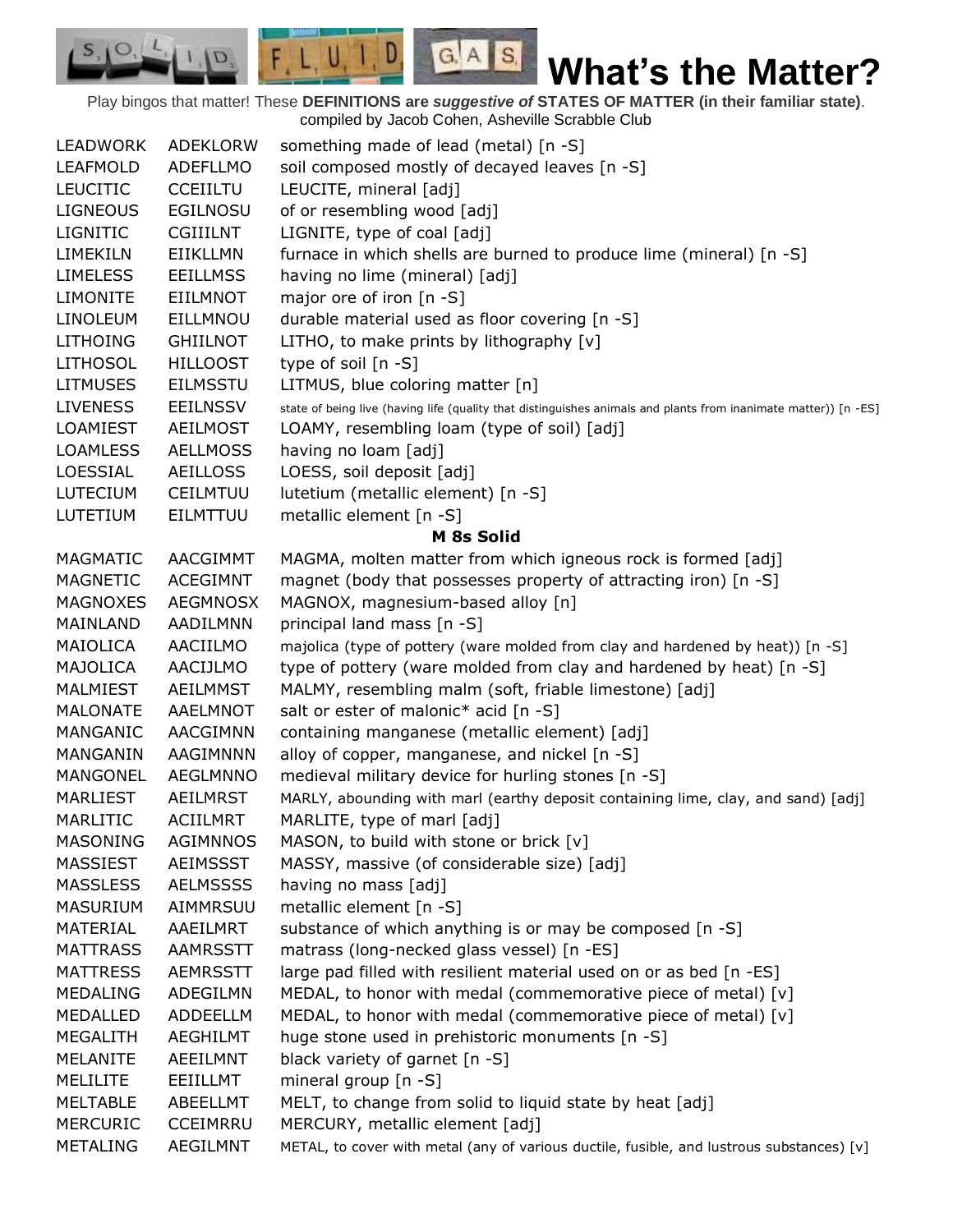Play bingos that matter! These **DEFINITIONS are** *suggestive of* **STATES OF MATTER (in their familiar state)**. compiled by Jacob Cohen, Asheville Scrabble Club

 $G.A.S.$ 

 $F, L, U, I, D$ 

 $\mathcal{O},$  $S_{11}$ 

D.

| <b>METALISE</b> | <b>AEEILMST</b> | to metalize (to treat with metal) $[v -D, -SING, -S]$                                     |
|-----------------|-----------------|-------------------------------------------------------------------------------------------|
| <b>METALIST</b> | <b>AEILMSTT</b> | one who works with metals [n -S]                                                          |
| METALIZE        | <b>AEEILMTZ</b> | to treat with metal $[v -D, -ZING, -S]$                                                   |
| <b>METALLED</b> | <b>ADEELLMT</b> | METAL, to cover with metal (any of various ductile, fusible, and lustrous substances) [v] |
| <b>METALLIC</b> | <b>ACEILLMT</b> | fabric or yarn made of or coated with metal [n -S]                                        |
| <b>METEORIC</b> | <b>CEEIMORT</b> | METEOR, small celestial body that enters earth's atmosphere [adj]                         |
| MILKWOOD        | <b>DIKLMOOW</b> | tropical tree [n -S]                                                                      |
| MILLIARY        | AIILLMRY        | ancient Roman milestone [n -RIES]                                                         |
| <b>MILLWORK</b> | <b>IKLLMORW</b> | woodwork produced by milling [n -S]                                                       |
| <b>MIMETITE</b> | EEIIMMTT        | ore of lead [n -S]                                                                        |
| MINEABLE        | ABEEILMN        | minable (capable of being mined) [adj]                                                    |
| <b>MINIMILL</b> | <b>IIILLMMN</b> | small-scale steel mill [n -S]                                                             |
| MISBRAND        | ABDIMNRS        | to brand (to mark with hot iron) incorrectly [v -ED, -ING, -S]                            |
| <b>MOLYBDIC</b> | <b>BCDILMOY</b> | pertaining to certain metallic element [adj]                                              |
| MONAZITE        | <b>AEIMNOTZ</b> | mineral $[n - S]$                                                                         |
| <b>MONOCLED</b> | <b>CDELMNOO</b> | MONOCLE, eyeglass for one eye [adj]                                                       |
| <b>MONOLITH</b> | <b>HILMNOOT</b> | large block of stone [n -S]                                                               |
| <b>MOONROOF</b> | <b>FMNOOOOR</b> | glass panel in automobile roof [n -S]                                                     |
| MORAINAL        | AAILMNOR        | MORAINE, accumulation of debris deposited by glacier [adj]                                |
| MORAINIC        | ACIIMNOR        | MORAINE, accumulation of debris deposited by glacier [adj]                                |
| <b>MOUNTAIN</b> | <b>AIMNNOTU</b> | large, natural elevation of earth's surface [n -S]                                        |
| <b>MUDGUARD</b> | ADDGMRUU        | fender (metal guard over wheel of motor vehicle) [n -S]                                   |
| <b>MUDSTONE</b> | <b>DEMNOSTU</b> | type of rock $[n - S]$                                                                    |
| <b>MULLOCKY</b> | <b>CKLLMOUY</b> | MULLOCK, waste earth or rock from mine [adj]                                              |
| <b>MYLONITE</b> | EILMNOTY        | type of rock [n -S]                                                                       |
|                 |                 | N 8s Solid                                                                                |
| <b>NANOGRAM</b> | <b>AAGMNNOR</b> | unit of mass and weight [n -S]                                                            |
| <b>NEPHRITE</b> | <b>EEHINPRT</b> | mineral $[n - S]$                                                                         |
| <b>NICKELED</b> | <b>CDEEIKLN</b> | NICKEL, to plate with nickel (metallic element) [v]                                       |
| <b>NICKLING</b> | <b>CGIIKLNN</b> | NICKLE, to nickel (to plate with nickel (metallic element)) [v]                           |
| <b>NONHARDY</b> | <b>ADHNNORY</b> | not hardy (very sturdy) [adj]                                                             |
| <b>NONSOLID</b> | <b>DILNNOOS</b> | substance that is not solid [n -S]                                                        |
|                 |                 | O 8s Solid                                                                                |
| OBSIDIAN        | ABDIINOS        | volcanic glass [n -S]                                                                     |
| <b>OBTECTED</b> | <b>BCDEEOTT</b> | obtect (covered by hardened secretion) [adj]                                              |
| <b>OCHERING</b> | <b>CEGHINOR</b> | OCHER, to color with ocher (red or yellow iron ore used as pigment) $[v]$                 |
| <b>OILSTONE</b> | <b>EILNOOST</b> | stone for sharpening tools [n -S]                                                         |
| <b>OLIVINIC</b> | <b>CIIILNOV</b> | OLIVINE, mineral [adj]                                                                    |
| ORICHALC        | <b>ACCHILOR</b> | yellow metal [n -S]                                                                       |
| OROGENIC        | <b>CEGINOOR</b> | OROGENY, process of mountain formation [adj]                                              |
| <b>OVERHARD</b> | <b>ADEHORRV</b> | too hard [adj]                                                                            |
| <b>OVERMINE</b> | EEIMNORV        | to mine to excess [v -D, -NING, -S]                                                       |
| <b>OVERSALT</b> | <b>AELORSTV</b> | to salt to excess $[v - ED, -ING, -S]$                                                    |
| <b>OVERWORK</b> | <b>EKOORRVW</b> | to cause to work too hard [v -ED, -WROUGHT, -ING, -S]                                     |
|                 |                 | P 8s Solid                                                                                |
| PAHOEHOE        | <b>AEEHHOOP</b> | smooth solidified lava [n -S]                                                             |
| PALEOSOL        | <b>AELLOOPS</b> | layer of ancient soil [n -S]                                                              |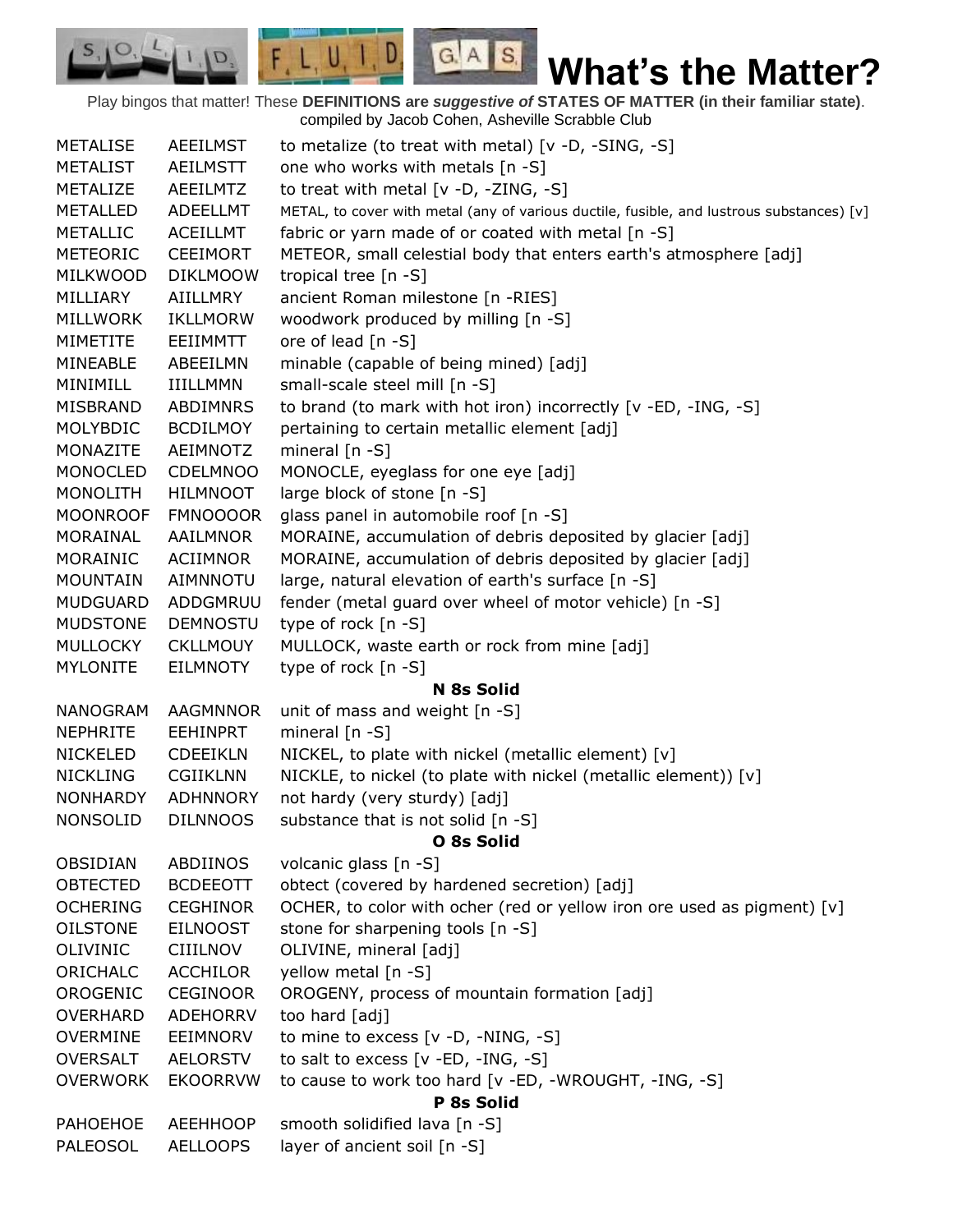Play bingos that matter! These **DEFINITIONS are** *suggestive of* **STATES OF MATTER (in their familiar state)**. compiled by Jacob Cohen, Asheville Scrabble Club

 $G.A.S.$ 

 $F, L, U, I, D$ 

D.

| PALLADIC        | AACDILLP        | pertaining to metallic element palladium [adj]                                         |
|-----------------|-----------------|----------------------------------------------------------------------------------------|
| <b>PANELESS</b> | <b>AEELNPSS</b> | lacking panes (sheet of glass for window) [adj]                                        |
| <b>PANFORTE</b> | <b>AEFNOPRT</b> | hard spicy cake [n -S]                                                                 |
| <b>PAPERING</b> | <b>AEGINPPR</b> | PAPER, to cover or wrap with paper (thin sheet of material made of cellulose pulp) [v] |
| <b>PARKLAND</b> | <b>AADKLNPR</b> | grassland region with isolated or grouped trees [n -S]                                 |
| <b>PARMESAN</b> | <b>AAEMNPRS</b> | hard, dry Italian cheese [n -S]                                                        |
| <b>PATTENED</b> | ADEENPTT        | PATTEN, shoe having thick wooden sole [adj]                                            |
| <b>PEARLIES</b> | AEEILPRS        | teeth (one of hard structures attached in row to each jaw) [n PEARLIES]                |
| <b>PEARLING</b> | <b>AEGILNPR</b> | PEARL, to adorn with pearls (smooth, rounded masses formed in certain mollusks) [v]    |
| <b>PEARLITE</b> | <b>AEEILPRT</b> | cast-iron alloy $[n -S]$                                                               |
| <b>PEARWOOD</b> | <b>ADEOOPRW</b> | wood of pear tree [n -S]                                                               |
| PEATLAND        | <b>AADELNPT</b> | land consisting mostly of peat [n -S]                                                  |
| <b>PEBBLIER</b> | <b>BBEEILPR</b> | PEBBLY, resembling pebbles [adj]                                                       |
| PEBBLING        | <b>BBEGILNP</b> | PEBBLE, to cover with pebbles (small, rounded stones) [v]                              |
| <b>PECORINO</b> | <b>CEINOOPR</b> | hard cheese made from sheep's milk [n -NI, -S]                                         |
| <b>PEDALFER</b> | <b>ADEEFLPR</b> | type of soil $[n -S]$                                                                  |
| <b>PELLETED</b> | <b>DEEELLPT</b> | PELLET, to strike with pellets (small rounded masses) [v]                              |
| PEPONIDA        | ADEINOPP        | pepo (fruit having fleshy interior and hard rind) [n -S]                               |
| PEPONIUM        | EIMNOPPU        | pepo (fruit having fleshy interior and hard rind) [n -S]                               |
| <b>PERLITIC</b> | <b>CEIILPRT</b> | PERLITE, volcanic glass [adj]                                                          |
| <b>PETUNTSE</b> | <b>EENPSTTU</b> | mineral $[n - S]$                                                                      |
| <b>PETUNTZE</b> | <b>EENPTTUZ</b> | petuntse (mineral) [n -S]                                                              |
| <b>PHYLLITE</b> | <b>EHILLPTY</b> | foliated rock [n -S]                                                                   |
| <b>PICKLING</b> | <b>CGIIKLNP</b> | PICKLE, to preserve or flavor in solution of brine or vinegar [v]                      |
| PICRITIC        | <b>CCIIIPRT</b> | PICRITE, igneous rock [adj]                                                            |
| PIEDMONT        | <b>DEIMNOPT</b> | area lying at foot of mountain [n -S]                                                  |
| PINELAND        | ADEILNNP        | land forested with pine [n -S]                                                         |
| PINEWOOD        | <b>DEINOOPW</b> | wood of pine tree [n -S]                                                               |
| <b>PISOLITE</b> | <b>EIILOPST</b> | limestone [n -S]                                                                       |
| PISOLITH        | <b>HIILOPST</b> | small rounded concretion of limestone [n -S]                                           |
| <b>PITCHIER</b> | <b>CEHIIPRT</b> | PITCHY, tarry (resembling tar) [adj]                                                   |
| <b>PLANCHET</b> | <b>ACEHLNPT</b> | flat piece of metal for stamping into coin [n -S]                                      |
| <b>PLANOSOL</b> | <b>ALLNOOPS</b> | type of soil $[n - S]$                                                                 |
| <b>PLATINIC</b> | <b>ACIILNPT</b> | pertaining to platinum (metallic element) [adj]                                        |
| <b>PLATINUM</b> | AILMNPTU        | metallic element [n -S]                                                                |
| PLINKIER        | EIIKLNPR        | PLINKY, having or making short, sharp metallic sounds [adj]                            |
| <b>PLUGGING</b> | <b>GGGILNPU</b> | PLUG, to seal or close with plug (piece of material used to fill hole) [v]             |
| <b>PLUMBAGO</b> | ABGLMOPU        | graphite (variety of carbon) [n -S]                                                    |
| <b>PLUNKIER</b> | EIKLNPRU        | PLUNKY, marked by quick, hollow, metallic sound [adj]                                  |
| <b>PLUTONIC</b> | <b>CILNOPTU</b> | PLUTON, formation of igneous rock [adj]                                                |
| PODSOLIC        | <b>CDILOOPS</b> | PODSOL, podzol (infertile soil) [adj]                                                  |
| PODZOLIC        | <b>CDILOOPZ</b> | PODZOL, infertile soil [adj]                                                           |
| <b>POINTING</b> | <b>GIINNOPT</b> | cement or mortar filling joints of brickwork [n -S]                                    |
| <b>POLYTYPE</b> | <b>ELOPPTYY</b> | crystal structure [n -S]                                                               |
| <b>PORKWOOD</b> | <b>DKOOOPRW</b> | tropical tree [n -S]                                                                   |
| <b>PORPHYRY</b> | <b>HOPPRRYY</b> | igneous rock [n -RIES]                                                                 |
| <b>POSTHEAT</b> | <b>AEHOPSTT</b> | heat applied to metal after welding [n -S]                                             |
|                 |                 |                                                                                        |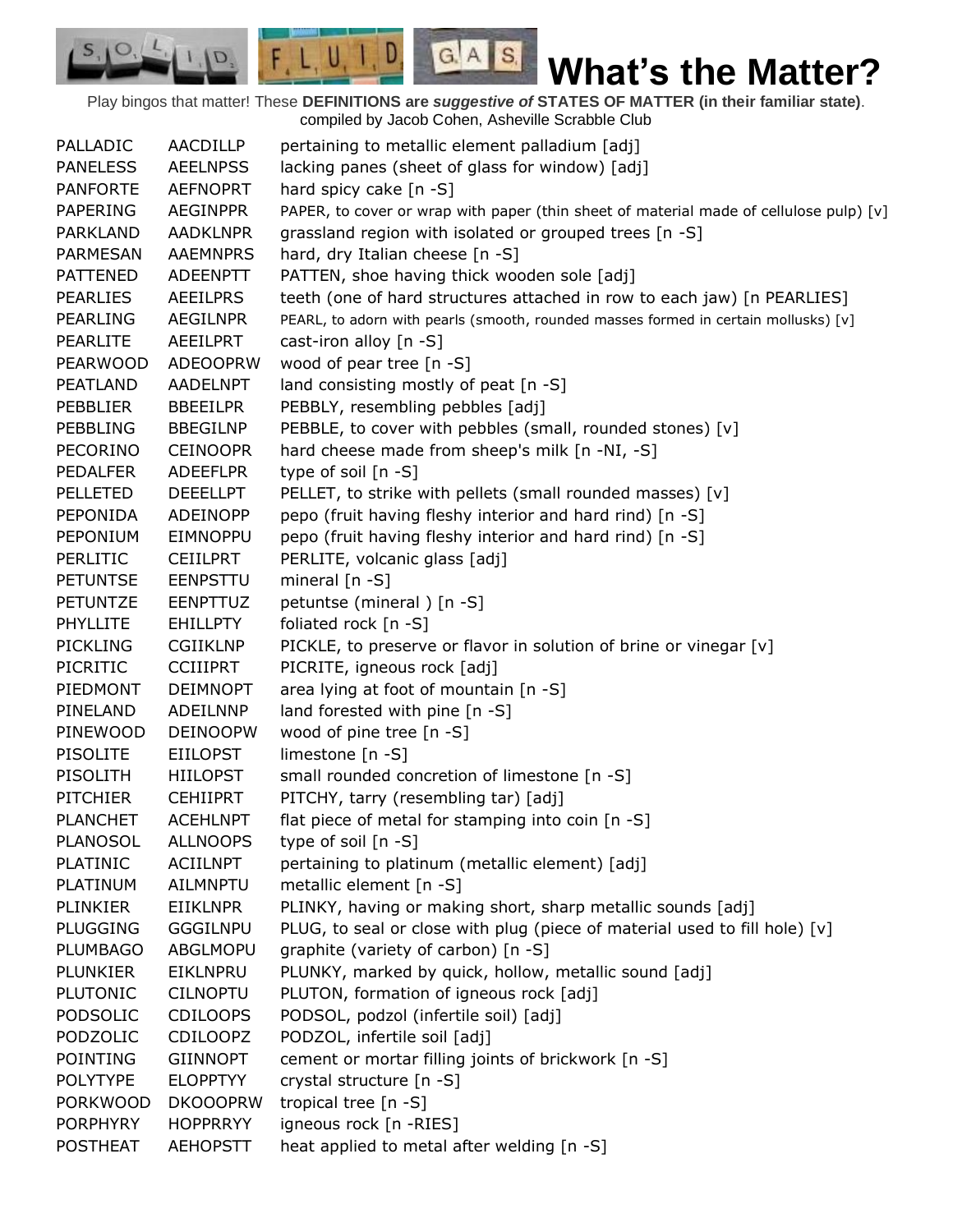Play bingos that matter! These **DEFINITIONS are** *suggestive of* **STATES OF MATTER (in their familiar state)**. compiled by Jacob Cohen, Asheville Scrabble Club

 $G.A.S.$ 

 $F, L, U, I, D$ 

D.

| <b>POTASSIC</b> | <b>ACIOPSST</b> | pertaining to potassium (metallic element) [adj]                                            |
|-----------------|-----------------|---------------------------------------------------------------------------------------------|
| <b>POTSHARD</b> | <b>ADHOPRST</b> | potsherd (fragment of broken pottery) [n -S]                                                |
| <b>POTSHERD</b> | <b>DEHOPRST</b> | fragment of broken pottery [n -S]                                                           |
| <b>POTSTONE</b> | <b>ENOOPSTT</b> | variety of steatite [n -S]                                                                  |
| <b>POWDERED</b> | <b>DDEEOPRW</b> | POWDER, to reduce to powder (matter in finely divided state) [v]                            |
| <b>POWDERER</b> | <b>DEEOPRRW</b> | one that powders (to reduce to powder (matter in finely divided state)) [n -S]              |
| POZZOLAN        | <b>ALNOOPZZ</b> | finely divided material used to make cement [n -S]                                          |
| PRAEDIAL        | AADEILPR        | pertaining to land [adj]                                                                    |
| <b>PREMOLAR</b> | <b>AELMOPRR</b> | tooth (one of hard structures attached in row to each jaw) [n -S]                           |
| PRISMOID        | <b>DIIMOPRS</b> | geometric solid [n -S]                                                                      |
| <b>PRONOTUM</b> | <b>MNOOPRTU</b> | hard outer plate of insect [n -TA]                                                          |
| <b>PROSPECT</b> | <b>CEOPPRST</b> | to explore for mineral deposits [v -ED, -ING, -S]                                           |
| <b>PSAMMITE</b> | <b>AEIMMPST</b> | fine-grained rock [n -S]                                                                    |
| <b>PSEPHITE</b> | <b>EEHIPPST</b> | rock composed of small pebbles [n -]                                                        |
| <b>PUDDLING</b> | <b>DDGILNPU</b> | process of converting pig iron to wrought iron [n -S]                                       |
| <b>PULPWOOD</b> | <b>DLOOPPUW</b> | soft wood used in making paper [n -S]                                                       |
| <b>PULTRUDE</b> | <b>DELPRTUU</b> | to make plastic object by drawing resin-coated glass fibers through die [v -D, -DING, -S]   |
| <b>PUMICING</b> | CGIIMNPU        | PUMICE, to polish with porous volcanic rock [v]                                             |
| <b>PUMICITE</b> | <b>CEIIMPTU</b> | porous volcanic rock [n -S]                                                                 |
| <b>PYRITISE</b> | EIIPRSTY        | to pyritize (to convert into pyrite) [v -D, -SING, -S]                                      |
| PYRITIZE        | <b>EIIPRTYZ</b> | to convert into pyrite [v -D, -ZING, -S]                                                    |
| <b>PYRITOUS</b> | <b>IOPRSTUY</b> | PYRITE, metallic sulfide [adj]                                                              |
| <b>PYROXENE</b> | <b>EENOPRXY</b> | any of group of minerals common in igneous rocks [n -S]                                     |
| <b>PYRUVATE</b> | <b>AEPRTUVY</b> | chemical salt [n -S]                                                                        |
|                 |                 |                                                                                             |
|                 |                 | Q 8s Solid                                                                                  |
| QUARRIED        | ADEIQRRU        | QUARRY, to dig stone from excavation [v]                                                    |
| QUARRIER        | AEIQRRRU        | one that quarries (to dig stone from excavation) [n -S]                                     |
| QUARRIES        | AEIQRRSU        | QUARRY, to dig stone from excavation [v]                                                    |
| QUARTZES        | <b>AEQRSTUZ</b> | QUARTZ, mineral [n]                                                                         |
| QUERCINE        | CEEINQRU        | pertaining to oaks (hardwood tree or shrub) [adj]                                           |
| QUOINING        | GIINNOQU        | materials (as stones or bricks) used to form external corner of building [n -S]             |
|                 |                 | R 8s Solid                                                                                  |
| <b>RACEMATE</b> | <b>AACEEMRT</b> | chemical salt [n RACEMATES]                                                                 |
| <b>RACEMISM</b> | <b>ACEIMMRS</b> | state of being racemic (pertaining to racemate (chemical salt)) [n -S]                      |
| RAINWASH        | <b>AAHINRSW</b> | to wash material downhill by rain [v -ED, -ING, -S]                                         |
| <b>RECOALED</b> | <b>ACDEELOR</b> | RECOAL, to coal again [v]                                                                   |
| <b>RECYCLER</b> | <b>CCEELRRY</b> | one that recycles (to process in order to extract useful materials) [n -S]                  |
| <b>REDBRICK</b> | <b>BCDEIKRR</b> | modern British university [n -S]                                                            |
| <b>REDUCTOR</b> | <b>CDEORRTU</b> | apparatus for reduction of metallic ions in solution [n -S]                                 |
| <b>REEFIEST</b> | <b>EEEFIRST</b> | REEFY, abounding in ridges of rock [adj]                                                    |
| REFINERY        | <b>EEFINRRY</b> | place where crude material is refined [n -RIES]                                             |
| <b>REFREEZE</b> | <b>EEEEFRRZ</b> | to freeze again [v - ROZE, - ROZEN, - ZING, - S]                                            |
| <b>REFUGIUM</b> | EFGIMRUU        | stable area during period of continental climactic change [n -IA]                           |
| <b>REGELATE</b> | <b>AEEEGLRT</b> | to refreeze ice by reducing pressure [v -D, -GING, -S]                                      |
| <b>REGOLITH</b> | <b>EGHILORT</b> | layer of loose rock [n -S]                                                                  |
| <b>REGULINE</b> | EEGILNRU        | REGULUS, mass that forms beneath slag in furnace [adj]<br>to harden again [v -ED, -ING, -S] |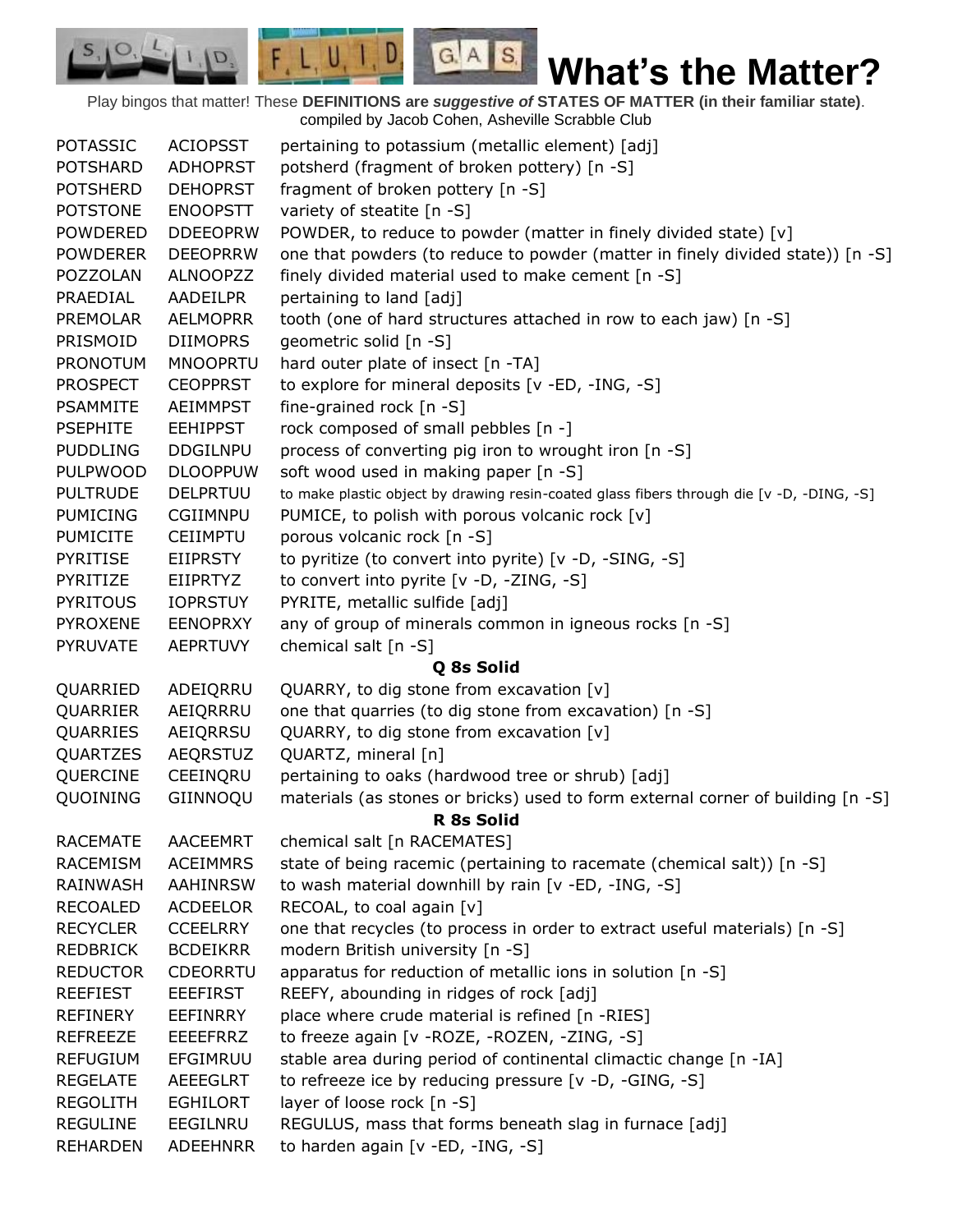Play bingos that matter! These **DEFINITIONS are** *suggestive of* **STATES OF MATTER (in their familiar state)**. compiled by Jacob Cohen, Asheville Scrabble Club

 $G.A.S.$ 

 $F, L, U, I, D$ 

D.

 $S_{1}$  $\mathcal{O},$ 

| RENDZINA        | ADEINNRZ        | type of soil $[n - S]$                                                            |
|-----------------|-----------------|-----------------------------------------------------------------------------------|
| <b>REPOUSSE</b> | <b>EEOPRSSU</b> | raised design hammered in metal [n -S]                                            |
| <b>RETINITE</b> | EEIINRTT        | fossil resin $[n -S]$                                                             |
| <b>RHEOLOGY</b> | <b>EGHLOORY</b> | study of matter in fluid state [n -GIES]                                          |
| <b>RHYOLITE</b> | <b>EHILORTY</b> | volcanic rock [n -S]                                                              |
| <b>RIDGETOP</b> | <b>DEGIOPRT</b> | crest of ridge [n -S]                                                             |
| RIDGIEST        | <b>DEGIIRST</b> | RIDGY, having ridges [adj]                                                        |
| <b>RIGIDIFY</b> | <b>DFGIIIRY</b> | to make rigid [v -FIED, -ING, -FIES]                                              |
| <b>RIMINESS</b> | <b>EIIMNRSS</b> | condition of being rimy (frosty) [n -ES]                                          |
| <b>RIPSAWED</b> | <b>ADEIPRSW</b> | RIPSAW, to saw wood by cutting with grain [v]                                     |
| RIVERBED        | <b>BDEEIRRV</b> | area covered or once covered by river [n -S]                                      |
| <b>RIVETING</b> | EGIINRTV        | RIVET, to fasten with type of metal bolt [v]                                      |
| RIVETTED        | <b>DEEIRTTV</b> | RIVET, to fasten with type of metal bolt [v]                                      |
| <b>ROCKFALL</b> | <b>ACFKLLOR</b> | mass of fallen rocks [n -S]                                                       |
| <b>ROCKFISH</b> | <b>CFHIKORS</b> | fish living around rocks [n -S]                                                   |
| <b>ROCKLESS</b> | <b>CEKLORSS</b> | having no rocks [adj]                                                             |
| <b>ROCKLIKE</b> | <b>CEIKKLOR</b> | resembling rock (large mass of stone) [adj]                                       |
| <b>ROCKWEED</b> | <b>CDEEKORW</b> | brown seaweed [n -S]                                                              |
| <b>ROCKWOOL</b> | <b>CKLOOORW</b> | mineral wool used for insulation [n -S]                                           |
| <b>ROCKWORK</b> | <b>CKKOORRW</b> | natural mass of rocks [n -S]                                                      |
| <b>ROOTBALL</b> | <b>ABLLOORT</b> | mass of plant's roots and surrounding soil [n -S]                                 |
| <b>ROSEWOOD</b> | <b>DEOOORSW</b> | tropical tree [n -S]                                                              |
| <b>RUBIDIUM</b> | <b>BDIIMRUU</b> | metallic element [n -S]                                                           |
| <b>RUSTABLE</b> | ABELRSTU        | RUST, to form rust (reddish coating that forms on iron) [adj]                     |
| <b>RUTHENIC</b> | <b>CEHINRTU</b> | pertaining to rare, metallic element [adj]                                        |
|                 |                 | S 8s Solid                                                                        |
| SALIFIED        | <b>ADEFIILS</b> | SALIFY, to combine with salt [v]                                                  |
| <b>SALIFIES</b> | <b>AEFIILSS</b> | SALIFY, to combine with salt [v]                                                  |
| <b>SALINITY</b> | <b>AIILNSTY</b> | concentration of salt [n -TIES]                                                   |
| SALINIZE        | AEIILNSZ        | to treat with salt [v -D, -ZING, -S]                                              |
| <b>SALTIEST</b> | <b>AEILSSTT</b> | SALTY, tasting of or containing salt [adj]                                        |
| <b>SALTLESS</b> | <b>AELLSSST</b> | having no salt [adj]                                                              |
| <b>SALTLIKE</b> | <b>AEIKLLST</b> | resembling salt [adj]                                                             |
| <b>SALTNESS</b> | <b>AELNSSST</b> | state of being salty (tasting of or containing salt) [n -ES]                      |
| <b>SALTWORK</b> | <b>AKLORSTW</b> | saltern (place where salt is produced) [n -S]                                     |
| SAMARIUM        | AAIMMRSU        | metallic element [n -S]                                                           |
| <b>SANDBANK</b> | <b>AABDKNNS</b> | large mass of sand [n -S]                                                         |
| SANDSPIT        | <b>ADINPSST</b> | small point of land created by sand dunes [n -S]                                  |
| SANIDINE        | ADEIINNS        | glassy variety of feldspar [n -S]                                                 |
| SANTALIC        | <b>AACILNST</b> | pertaining to sandalwood [adj]                                                    |
| <b>SANTALOL</b> | <b>AALLNOST</b> | sandalwood oil [n -S]                                                             |
| <b>SAPONITE</b> | <b>AEINOPST</b> | mineral found in veins and cavities of rocks [n -S]                               |
| SAPPHIRE        | <b>AEHIPPRS</b> | blue gem [n -S]                                                                   |
| SAPROBIC        | <b>ABCIOPRS</b> | SAPROBE, organism that derives its nourishment from decaying organic matter [adj] |
| <b>SAPROPEL</b> | <b>AELOPPRS</b> | mud consisting chiefly of decaying organic matter [n -S]                          |
| <b>SAPROPEL</b> | <b>AELOPPRS</b> | mud consisting chiefly of decaying organic matter [n -S]                          |
| SARDONYX        | <b>ADNORSXY</b> | variety of quartz [n -ES]                                                         |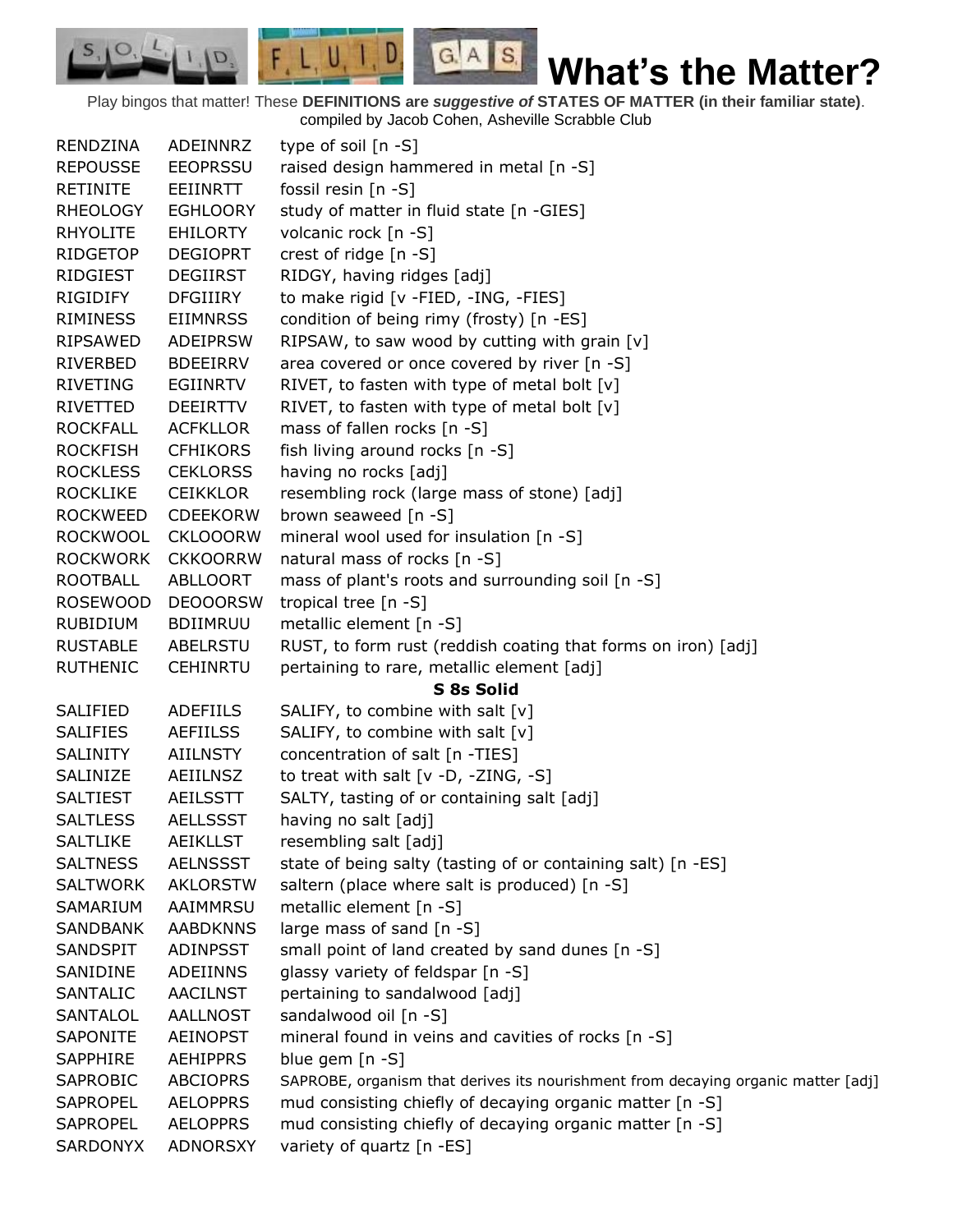$F L U, I, D$  $G.A.S.$  $I, \mathbf{D}$ **What's the Matter?**

Play bingos that matter! These **DEFINITIONS are** *suggestive of* **STATES OF MATTER (in their familiar state)**. compiled by Jacob Cohen, Asheville Scrabble Club

SASSWOOD ADOOSSSW African tree [n -S] SASTRUGA AAGRSSTU ridge of snow formed by wind in polar regions [n -GI] SAVANNAH AAAHNNSV savanna (flat, treeless grassland) [n -S] SAWDUSTY ADSSTUWY SAWDUST, small particles of wood produced in sawing [adj] SAWHORSE AEHORSSW rack used to support piece of wood being sawed [n -S] SAXATILE AAEILSTX living or growing among rocks [adj] SCABLAND AABCDLNS rocky land with little soil cover [n -S] SCANDIUM ACDIMNSU metallic element [n -S] SCHILLER CEHILLRS brownish luster occurring on certain minerals [n -S] SCHLIERE CEEHILRS small streak in igneous rock [n -N] SCHMELZE CEEHLMSZ type of decorative glass [n -S] SCIRRHUS CHIRRSSU hard tumor [n -HI, -ES] SCLERITE CEEILRST one of hard plates forming outer covering of arthropod [n -S] SCLEROID CDEILORS sclerous (hardened) [adj] SCLEROMA ACELMORS hardened patch of cellular tissue [n -S, -TA] SCLEROSE CEELORSS to become hard, as tissue [v -D, -SING, -S] SCLEROUS CELORSSU hardened [adj] SCOURING CGINORSU material removed by scouring [n -S] SCREWING CEGINRSW SCREW, to attach with screw (type of metal fastener) [v] SCULPING CGILNPSU SCULP, to sculpt (to form image or representation of from solid material) [v] SCULPTED CDELPSTU SCULPT, to form image or representation of from solid material [v] SCULPTOR CLOPRSTU one that sculpts (to form image or representation of from solid material) [n -S] SCUMMING CGIMMNSU SCUM, to remove scum (impure or extraneous matter) from [v] SCUTCHED CCDEHSTU SCUTCH, to separate woody fiber from by beating [v] SCUTCHER CCEHRSTU one that scutches (to separate woody fiber from by beating) [n -S] SCUTCHES CCEHSSTU SCUTCH, to separate woody fiber from by beating [v] SEABOARD AABDEORS seacoast (land bordering on sea) [n -S] SEACOAST AACEOSST land bordering on sea [n -S] SEAMOUNT AEMNOSTU undersea mountain [n -S] SEAQUAKE AAEEKQSU undersea earthquake [n -S] SEASHORE AEEHORSS land bordering on sea [n -S] SEISMISM EIIMMSSS natural activity involved in earthquakes [n -S] SELENATE AEEELNST chemical salt [n -S] SELENITE EEEILNST variety of gypsum [n -S] SELENIUM EEILMNSU nonmetallic element [n -S] SELENOUS EELNOSSU SELENIUM, nonmetallic element [adj] SEMIHARD ADEHIMRS moderately hard [adj] SEPTARIA AAEIPRST limestone nodules [n SEPTARIA] SESAMOID ADEIMOSS nodular mass of bone or cartilage [n -S] SEWERAGE AEEEGRSW sewage (waste matter carried off by sewers) [n -S] SHACKLER ACEHKLRS one that shackles (to confine with metal fastenings placed around wrists or ankles) [n -S] SHADRACH AACDHHRS mass of unfused material in hearth of blast furnace [n -S] SHAGBARK AABGHKRS hardwood tree [n -S] SHALIEST AEHILSST SHALEY, shaly (resembling shale (fissile rock)) [adj] / SHALY [adj] SHEETING EEGHINST material in form of sheets [n -S] / SHEET, to cover with sheet (thin, rectangular piece of material) [v] SHELLERS EEHLLRSS SHELLER, one that shells (to divest of shell (hard outer covering)) [n] SHELLING EGHILLNS SHELL, to divest of shell (hard outer covering) [v]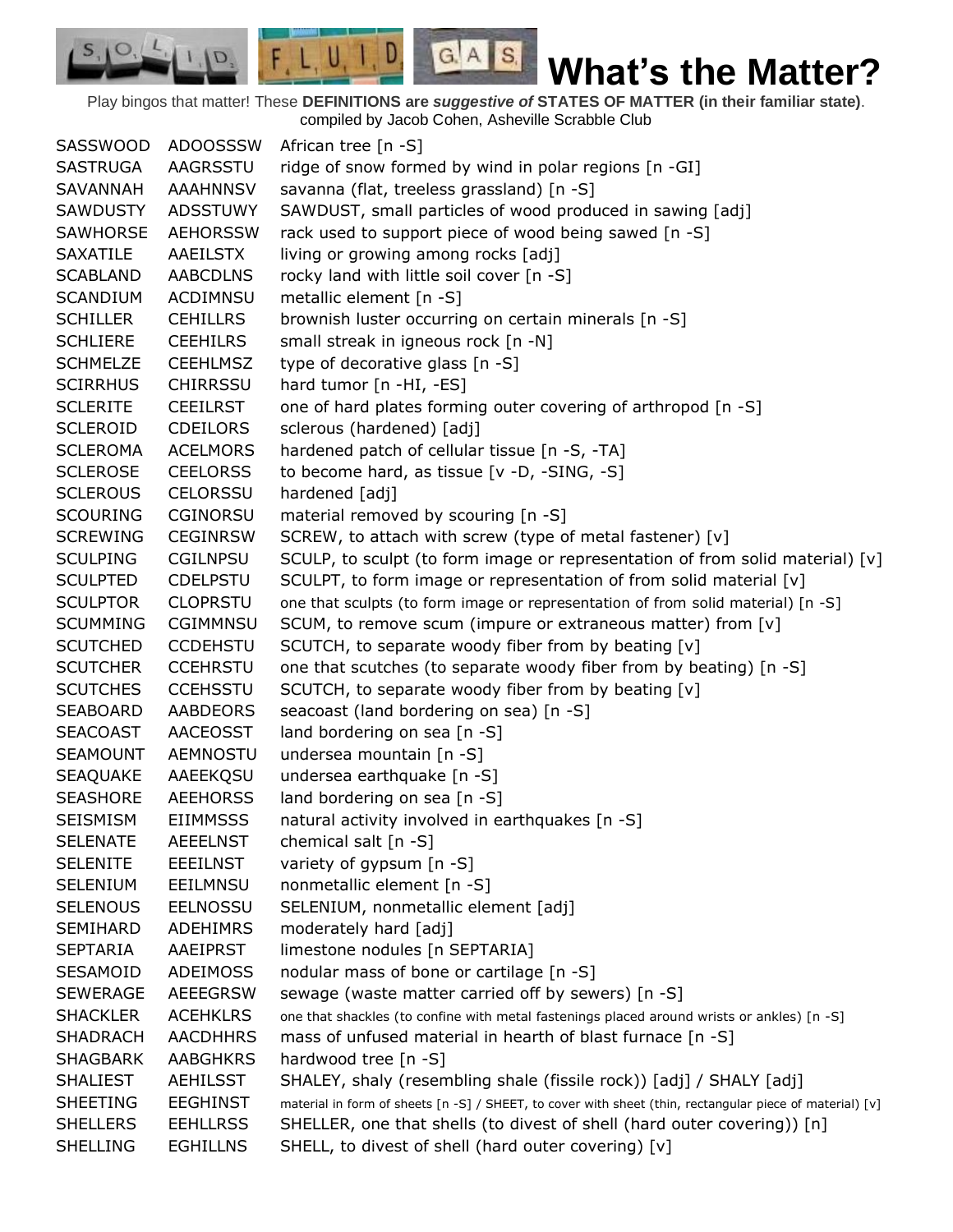Play bingos that matter! These **DEFINITIONS are** *suggestive of* **STATES OF MATTER (in their familiar state)**. compiled by Jacob Cohen, Asheville Scrabble Club

 $G.A.S.$ 

 $F, L, U, I, D$ 

D.

 $S_{1}$  $\mathcal{O},$ 

| <b>SHELVING</b> | <b>EGHILNSV</b> | material for shelves $[n - S]$ / SHELVE, to place on shelf $[v]$                                   |
|-----------------|-----------------|----------------------------------------------------------------------------------------------------|
| <b>SHINGLER</b> | <b>EGHILNRS</b> | one that shingles (to cover with shingles (thin, oblong pieces of building material)) [n -S]       |
| <b>SHOTHOLE</b> | <b>EHHLOOST</b> | hole drilled in rock to hold explosives [n -S]                                                     |
| <b>SIDERITE</b> | <b>DEEIIRST</b> | mineral $[n - S]$                                                                                  |
| <b>SIEROZEM</b> | <b>EEIMORSZ</b> | type of soil $[n -S]$                                                                              |
| <b>SILICATE</b> | <b>ACEIILST</b> | chemical salt [n -S]                                                                               |
| <b>SILICIUM</b> | <b>CIIILMSU</b> | silicon (nonmetallic element) [n -S]                                                               |
| <b>SILTIEST</b> | <b>EIILSSTT</b> | SILTY, full of silt [adj]                                                                          |
| <b>SILVERED</b> | <b>DEEILRSV</b> | SILVER, to cover with silver (metallic element) [v]                                                |
| <b>SILVERER</b> | <b>EEILRRSV</b> | one that silvers (to cover with silver (metallic element)) [n -S]                                  |
| <b>SINKHOLE</b> | <b>EHIKLNOS</b> | natural depression in land surface [n -S]                                                          |
| <b>SKERRIES</b> | <b>EEIKRRSS</b> | SKERRY, small, rocky island [n]                                                                    |
| <b>SKIMMING</b> | <b>GIIKMMNS</b> | something that is skimmed from liquid [n -S] / SKIM, to remove floating matter from surface of [v] |
| <b>SLATTING</b> | AGILNSTT        | material for making slats [n -S]                                                                   |
| <b>SLEETIER</b> | <b>EEEILRST</b> | SLEETY, resembling sleet [adj]                                                                     |
| <b>SLEETING</b> | <b>EEGILNST</b> | SLEET, to shower sleet (frozen rain) [v]                                                           |
| <b>SLIMSIER</b> | <b>EIILMRSS</b> | SLIMSY, flimsy (lacking solidity or strength) [adj]                                                |
| <b>SLIPWARE</b> | <b>AEILPRSW</b> | type of pottery (ware molded from clay and hardened by heat) [n -S]                                |
| <b>SLUBBEST</b> | <b>BBELSSTU</b> | SLUB, material with irregular appearance [adj]                                                     |
| <b>SLUSHIER</b> | <b>EHILRSSU</b> | SLUSHY, resembling slush (partly melted snow) [adj]                                                |
| <b>SLUSHIES</b> | <b>EHILSSSU</b> | SLUSHY, confection consisting of flavored slushy ice [n]                                           |
| <b>SLUSHILY</b> | <b>HILLSSUY</b> | SLUSHY, resembling slush (partly melted snow) [adv]                                                |
| <b>SLUSHING</b> | <b>GHILNSSU</b> | SLUSH, to splash with slush (partly melted snow) [v]                                               |
| SMALTINE        | <b>AEILMNST</b> | smaltite (mineral) [n -S]                                                                          |
| SMALTITE        | <b>AEILMSTT</b> | mineral $[n - S]$                                                                                  |
| <b>SMECTITE</b> | <b>CEEIMSTT</b> | clayey mineral [n -S]                                                                              |
| SMEEKING        | <b>EEGIKMNS</b> | SMEEK, to smoke (to emit smoke (gaseous product of burning materials)) [v]                         |
| <b>SMELTING</b> | <b>EGILMNST</b> | process of melting ores to obtain metal [n -S]                                                     |
| SMOGGIER        | <b>EGGIMORS</b> | SMOGGY, filled with smog [adj]                                                                     |
| <b>SMOGLESS</b> | <b>EGLMOSSS</b> | SMOG, atmospheric mixture of smoke and fog [adj]                                                   |
| <b>SMOKABLE</b> | ABEKLMOS        | SMOKE, to emit smoke (gaseous product of burning materials) [adj]                                  |
| <b>SNOWBELT</b> | <b>BELNOSTW</b> | region that receives appreciable amount of snow each year [n -S]                                   |
| <b>SNOWFALL</b> | <b>AFLLNOSW</b> | fall of snow $[n - S]$                                                                             |
| SNOWIEST        | <b>EINOSSTW</b> | SNOWY, abounding in snow [adj]                                                                     |
| SNOWLAND        | <b>ADLNNOSW</b> | area marked by great amount of snow [n -S]                                                         |
| <b>SNOWLESS</b> | <b>ELNOSSSW</b> | having no snow [adj]                                                                               |
| SNOWLIKE        | <b>EIKLNOSW</b> | resembling snow [adj]                                                                              |
| <b>SNOWPACK</b> | <b>ACKNOPSW</b> | accumulation of packed snow [n -S]                                                                 |
| <b>SODALITE</b> | ADEILOST        | mineral $[n - S]$                                                                                  |
| <b>SOFTWOOD</b> | <b>DFOOOSTW</b> | soft wood of various trees [n -S]                                                                  |
| <b>SOILLESS</b> | <b>EILLOSSS</b> | carried on without soil (finely divided rock mixed with organic matter) [adj]                      |
| <b>SOLANDER</b> | <b>ADELNORS</b> | protective box for library materials [n -S]                                                        |
| <b>SOLIDEST</b> | <b>DEILOSST</b> | SOLID, having definite and volume [adj]                                                            |
| <b>SOLIDIFY</b> | <b>DFIILOSY</b> | to make solid [v -FIED, -ING, -FIES]                                                               |
| SOLIDITY        | <b>DIILOSTY</b> | quality or state of being solid [n -TIES]                                                          |
| <b>SOLONETS</b> | <b>ELNOOSST</b> | solonetz (type of soil) [n -ES]                                                                    |
| <b>SOLONETZ</b> | <b>ELNOOSTZ</b> | type of soil [n -ES]                                                                               |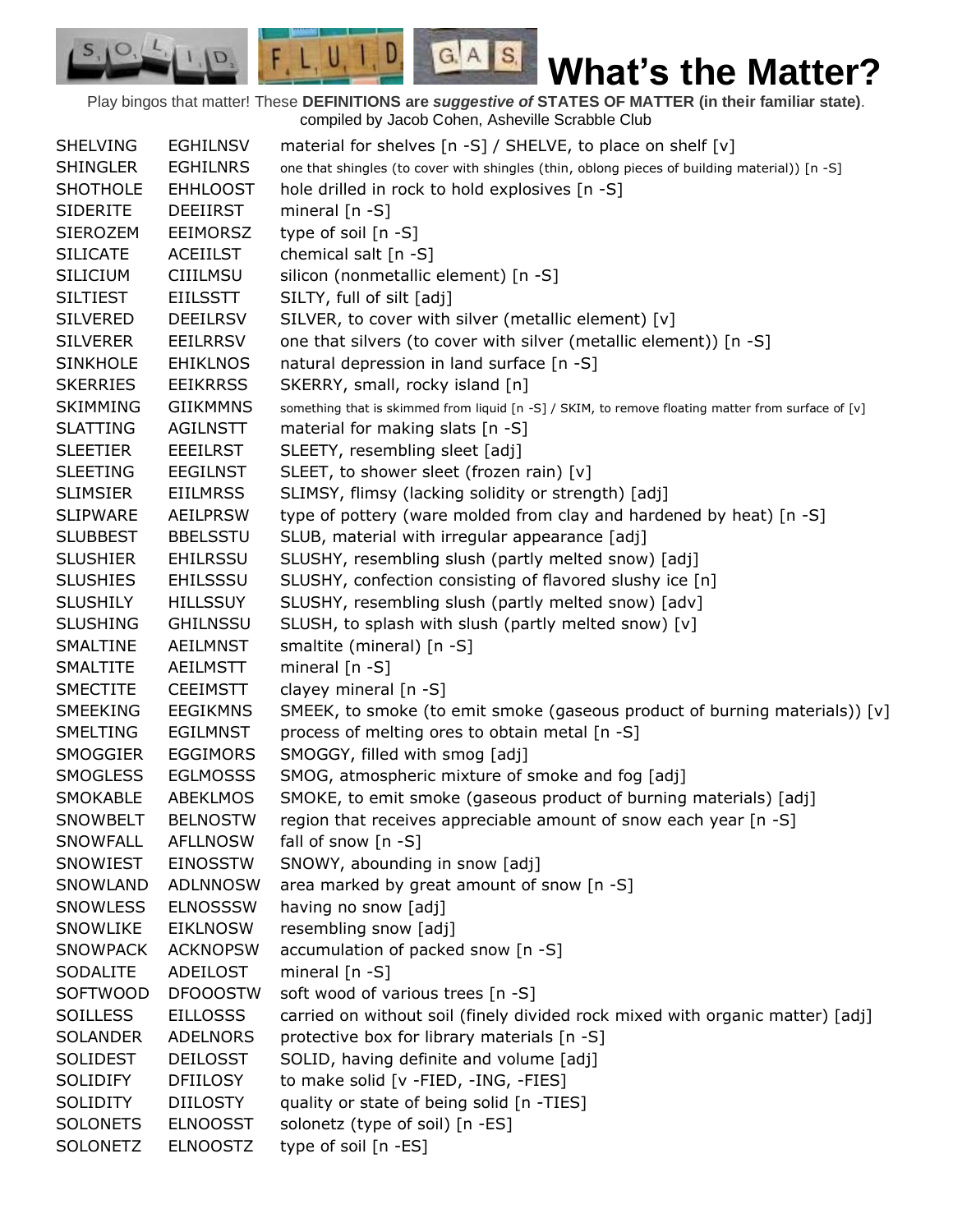Play bingos that matter! These **DEFINITIONS are** *suggestive of* **STATES OF MATTER (in their familiar state)**. compiled by Jacob Cohen, Asheville Scrabble Club

 $G.A.S.$ 

 $F L U, I, D$ 

 $I \cap D$ 

SORPTION INOOPRST act or process of sorbing [n -S] SORPTIVE EIOPRSTV SORPTION, act or process of sorbing [adj] SOUPLESS ELOPSSSU having no soup (liquid food often having solid ingredients) [adj] SOURWOOD DOOORSUW flowering tree [n -S] SPALLING AGILLNPS chip of stone or ore [n -S] SPALLING AGILLNPS chip of stone or ore [n -S] / SPALL, to break up into fragments [v] SPARGING AGGINPRS SPARGE, to sprinkle (to scatter drops or particles on) [v] SPARRIER AEIPRRRS SPARRY, resembling spar (lustrous mineral) [adj] SPEISSES EEIPSSSS SPEISS, metallic mixture obtained in smelting certain ores [n] SPHERING EGHINPRS SPHERE, to form into sphere (type of geometric solid) [v] SPHEROID DEHIOPRS type of geometric solid [n -S] SPILIKIN IIIKLNPS strip of wood used in game [n -S] SPILITIC CIIILPST SPILITE, form of basalt [adj] SPINELLE EEILLNPS spinel (mineral) [n -S] SPLINTED DEILNPST SPLINT, to brace with splint (thin piece of wood) [v] SPODOSOL DLOOOPSS acidic forest soil [n -S] SPONGING GGINNOPS SPONGE, to wipe with sponge (mass of absorbent material) [v] SPYGLASS AGLPSSSY small telescope [n -S] STANNARY AANNRSTY tin-mining region [n -RIES] STANNITE AEINNSTT ore of tin [n -S] STAPLING AGILNPST STAPLE, to fasten by means of U-shaped metal loop [v] STARCHED ACDEHRST STARCH, to treat with starch (solid carbohydrate) [v] STARCHER ACEHRRST one that starches (to treat with starch (solid carbohydrate)) [n -S] STARCHES ACEHRSST STARCH, to treat with starch (solid carbohydrate) [v] STEARATE AAEERSTT chemical salt [n -S] STEARINE AEEINRST stearin (solid portion of fat) [n -S] STEATITE AEEISTTT variety of talc [n -S] STEELIER EEEILRST STEELY, resembling steel [adj] STEELING EEGILNST STEEL, to cover with steel (tough iron alloy)  $[v]$ STEMWARE AEEMRSTW type of glassware [n -S] STIBNITE BEIINSTT ore of antimony [n -S] STILBITE BEIILSTT mineral [n -S] STONABLE ABELNOST STONE, to pelt with stones (pieces of concreted earthy or mineral matter) [adj] STONECUT CENOSTTU print made from image engraved on stone [n -S] STONIEST EINOSSTT STONEY, stony (abounding in stones) [adj] / STONY [adj] STOPBANK ABKNOPST embankment along river [n -s] STRAINER AEINRRST utensil used to separate liquids from solids [n -S] STRAPPED ADEPPRST STRAP, to fasten with strap (narrow strip of flexible material)  $[v]$ STRAPPER AEPPRRST one that straps (to fasten with strap (narrow strip of flexible material)) [n -S] STRASSES AERSSSST STRASS, brilliant glass used in making imitation gems [n] STRATOUS AORSSTTU stratal (pertaining to stratum (layer of material)) [adj] STRIATAL AAILRSTT STRIATUM, mass of nervous tissue within brain [adj] STRIATUM AIMRSTTU mass of nervous tissue within brain [n -TA] STUFFING FFGINSTU material with which something is stuffed [n -S] SUBBASIN ABBINSSU section of area drained by river [n -S] SUCCINIC CCCIINSU pertaining to amber (fossil resin) [adj] SULFITIC CFIILSTU SULFITE, chemical salt [adj]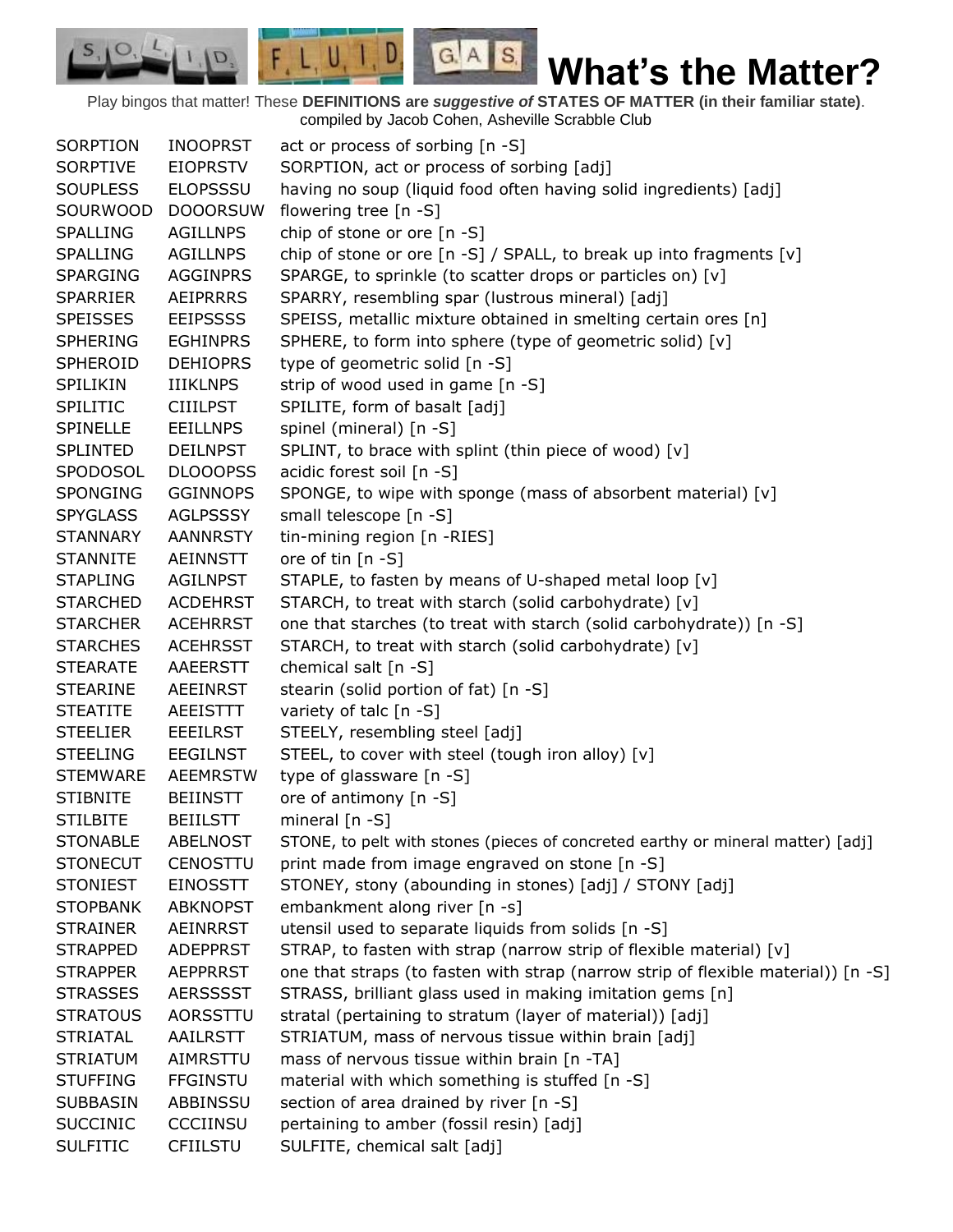Play bingos that matter! These **DEFINITIONS are** *suggestive of* **STATES OF MATTER (in their familiar state)**. compiled by Jacob Cohen, Asheville Scrabble Club

 $G.A.S.$ 

 $F, L, U, I, D$ 

D.

| <b>SULFURED</b> | <b>DEFLRSUU</b> | SULFUR, to treat with sulfur (nonmetallic element) [v]                                           |
|-----------------|-----------------|--------------------------------------------------------------------------------------------------|
| <b>SULPHITE</b> | <b>EHILPSTU</b> | sulfite (chemical salt) [n -S]                                                                   |
| <b>SUNGLASS</b> | AGLNSSSU        | lens for concentrating sun's rays in order to produce heat [n -ES]                               |
| <b>SUNSTONE</b> | <b>ENNOSSTU</b> | variety of quartz [n -S]                                                                         |
| <b>SYENITIC</b> | <b>CEIINSTY</b> | SYENITE, igneous rock [adj]                                                                      |
| <b>SYLVATIC</b> | <b>ACILSTVY</b> | pertaining to forest [adj]                                                                       |
| <b>SYNCLINE</b> | <b>CEILNNSY</b> | type of rock formation [n -S]                                                                    |
|                 |                 | <b>T 8s Solid</b>                                                                                |
| <b>TACONITE</b> | <b>ACEINOTT</b> | low-grade iron ore [n -S]                                                                        |
| <b>TAGBOARD</b> | AABDGORT        | material for making shipping tags [n -S]                                                         |
| <b>TALCIEST</b> | <b>ACEILSTT</b> | TALCY, TALC, to treat with talc (soft mineral with soapy texture) [adj]                          |
| <b>TALCKING</b> | <b>ACGIKLNT</b> | TALC, to treat with talc (soft mineral with soapy texture) [v]                                   |
| <b>TALCUMED</b> | <b>ACDELMTU</b> | TALCUM, to treat with powder made from talc [v]                                                  |
| <b>TANTALIC</b> | AACILNTT        | TANTALUM, metallic element [adj]                                                                 |
| <b>TANTALUM</b> | <b>AALMNTTU</b> | metallic element [n -S]                                                                          |
| <b>TARTRATE</b> | AAERRTTT        | chemical salt $[n -S]$                                                                           |
| <b>TEAKWOOD</b> | ADEKOOTW        | wood of teak $[n -S]$                                                                            |
| <b>TEKTITIC</b> | <b>CEIIKTTT</b> | TEKTITE, glassy body believed to be of meteoritic origin [adj]                                   |
| <b>TELLURIC</b> | <b>CEILLRTU</b> | pertaining to earth [adj]                                                                        |
| <b>TENONERS</b> | <b>EENNORST</b> | TENONER, one that tenons (to unite by means of tenon (projection on end of piece of wood)) [n]   |
| <b>TENONING</b> | <b>EGINNNOT</b> | TENON, to unite by means of tenon (projection on end of piece of wood) $[v]$                     |
| <b>TENORITE</b> | <b>EEINORTT</b> | mineral $[n - S]$                                                                                |
| <b>TEPHRITE</b> | <b>EEHIPRTT</b> | volcanic rock [n -S]                                                                             |
| TERRARIA        | AAEIRRRT        | glass enclosures for plants or small animals [n TERRARIA]                                        |
| <b>TERRASES</b> | <b>AEERRSST</b> | TERRAS, trass (volcanic rock) [n]                                                                |
| <b>THALLIUM</b> | AHILLMTU        | metallic element [n -S]                                                                          |
| <b>THALLOUS</b> | AHLLOSTU        | THALLIUM, metallic element [adj]                                                                 |
| <b>THERMITE</b> | <b>EEHIMRTT</b> | metallic mixture that produces intense heat when ignited [n -S]                                  |
| <b>THIONATE</b> | <b>AEHINOTT</b> | chemical salt [n -S]                                                                             |
| <b>TIGEREYE</b> | <b>EEEGIRTY</b> | gemstone (precious stone) [n -S]                                                                 |
| <b>TIMBERED</b> | <b>BDEEIMRT</b> | TIMBER, to furnish with timber (wood used as building material) [v]                              |
| <b>TINKLING</b> | <b>GIIKLNNT</b> | sound made by something that tinkles [n -S] / TINKLE, to make slight, sharp, metallic sounds [v] |
| <b>TINNIEST</b> | <b>EIINNSTT</b> | TINNY, of or resembling tin [adj]                                                                |
| <b>TINPLATE</b> | <b>AEILNPTT</b> | to coat object with tin [v -D, -TING, -S]                                                        |
| <b>TINSMITH</b> | <b>HIIMNSTT</b> | one who works with tin [n -S]                                                                    |
| <b>TINSNIPS</b> | <b>IINNPSST</b> | tool for cutting sheet metal [n -S]                                                              |
| <b>TINSTONE</b> | <b>EINNOSTT</b> | tin ore $[n - S]$                                                                                |
| <b>TISSULAR</b> | <b>AILRSSTU</b> | affecting organism's tissue (structural material) [adj]                                          |
| <b>TITANATE</b> | AAEINTTT        | chemical salt [n -S]                                                                             |
| <b>TITANITE</b> | AEIINTTT        | mineral [n -S]                                                                                   |
| TITANIUM        | AIIMNTTU        | metallic element [n -S]                                                                          |
| <b>TITANOUS</b> | AINOSTTU        | pertaining to titanium (metallic element) [adj]                                                  |
| <b>TOEPLATE</b> | <b>AEELOPTT</b> | metal tab attached to tip of shoe [n -S]                                                         |
| <b>TOLEWARE</b> | <b>AEELORTW</b> | objects made of elaborately decorated sheet metal [n -S]                                         |
| <b>TOPAZINE</b> | AEINOPTZ        | TOPAZ, mineral [adj]                                                                             |
| <b>TOPSTONE</b> | <b>ENOOPSTT</b> | stone at top of structure [n -S]                                                                 |
| <b>TOREUTIC</b> | CEIORTTU        | pertaining to type of metalwork [adj]                                                            |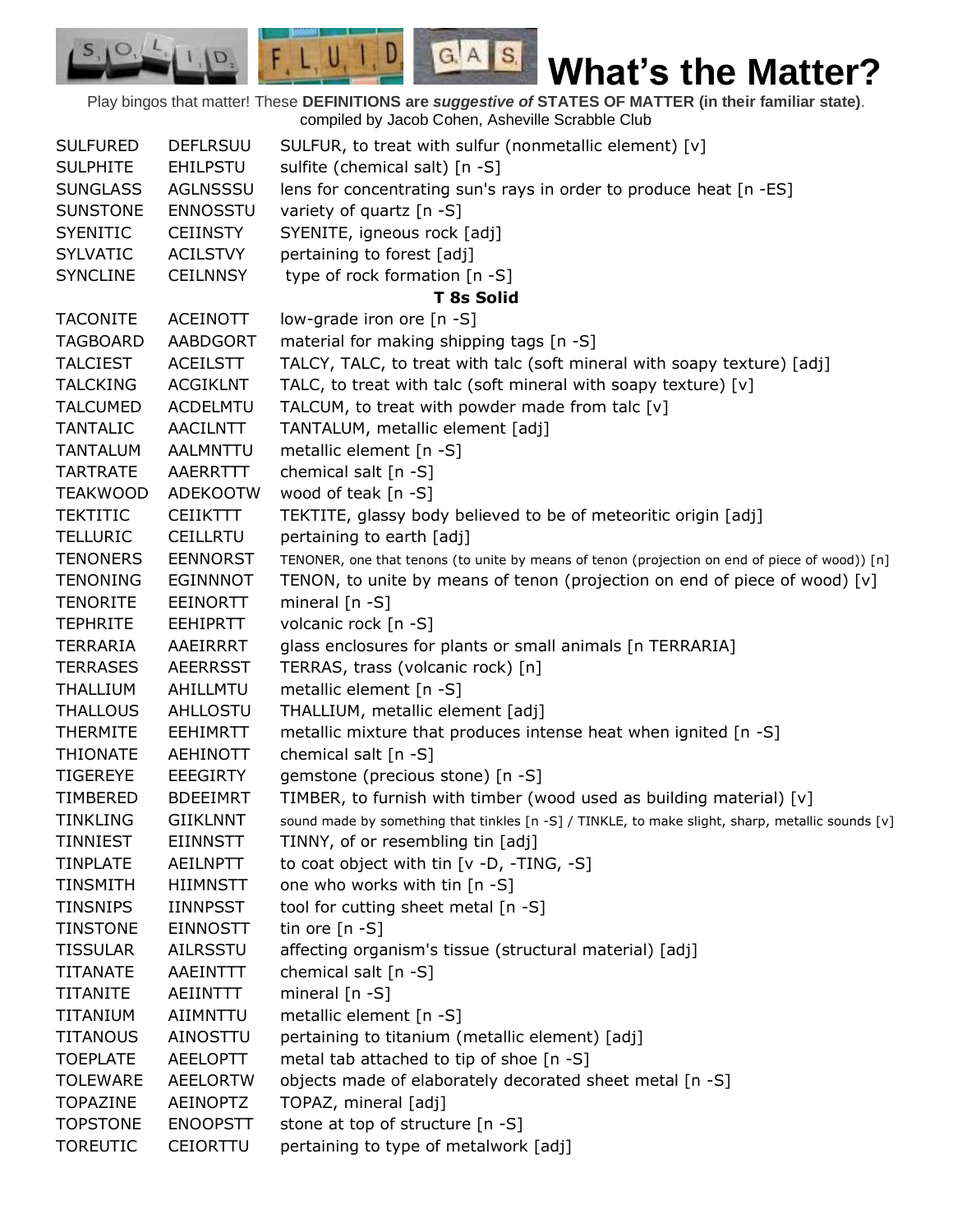Play bingos that matter! These **DEFINITIONS are** *suggestive of* **STATES OF MATTER (in their familiar state)**. compiled by Jacob Cohen, Asheville Scrabble Club

 $G.A.S.$ 

D

 $F, L, U,$ 

D.

| <b>TOWELING</b> | <b>EGILNOTW</b> | material used for towels [n -S]                                                                                           |
|-----------------|-----------------|---------------------------------------------------------------------------------------------------------------------------|
| <b>TRACHYTE</b> | <b>ACEHRTTY</b> | light-colored igneous rock [n -S]                                                                                         |
| <b>TRAPPEAN</b> | <b>AAENPPRT</b> | pertaining to traprock (igneous rock) [adj]                                                                               |
| <b>TRAPPOSE</b> | <b>AEOPPRST</b> | trappean (pertaining to traprock (igneous rock)) [adj]                                                                    |
| <b>TRAPPOUS</b> | <b>AOPPRSTU</b> | trappean (pertaining to traprock (igneous rock)) [adj]                                                                    |
| <b>TRAPROCK</b> | <b>ACKOPRRT</b> | igneous rock [n -S]                                                                                                       |
| <b>TRASHING</b> | <b>AGHINRST</b> | TRASH, to free from trash (worthless or waste matter) [v]                                                                 |
| TREENAIL        | AEEILNRT        | wooden peg used for fastening timbers [n -S]                                                                              |
| <b>TRENCHER</b> | <b>CEEHNRRT</b> | wooden platter for serving food [n -S]                                                                                    |
| <b>TRICHITE</b> | <b>CEHIIRTT</b> | minute mineral body found in volcanic rocks [n -S]                                                                        |
| <b>TRIFOCAL</b> | <b>ACFILORT</b> | type of lens (piece of transparent material used in changing convergence of light rays) [n -S]                            |
| <b>TRIPLITE</b> | <b>EIILPRTT</b> | mineral $[n - S]$                                                                                                         |
| <b>TROILITE</b> | <b>EIILORTT</b> | mineral $[n - S]$                                                                                                         |
| <b>TROMBONE</b> | <b>BEMNOORT</b> | brass wind instrument [n -S]                                                                                              |
| <b>TUBEWELL</b> | <b>BEELLTUW</b> | water well in which long steel tube is bored into underground aquifer [n -S]                                              |
| <b>TUBEWORK</b> | <b>BEKORTUW</b> | tubing (material in form of tube) [n -S]                                                                                  |
| <b>TUNGSTEN</b> | <b>EGNNSTTU</b> | metallic element [n -S]                                                                                                   |
| <b>TUNGSTIC</b> | CGINSTTU        | TUNGSTEN, metallic element [adj]                                                                                          |
|                 |                 | <b>U 8s Solid</b>                                                                                                         |
| <b>UINTAITE</b> | AEIINTTU        | variety of asphalt [n -S]                                                                                                 |
| <b>UMANGITE</b> | AEGIMNTU        | mineral consisting of copper selenide [n -S]                                                                              |
| <b>UNBANDED</b> | ABDDENNU        | not banded (to decorate with flexible strips of material) [adj]                                                           |
| <b>UNBOLTED</b> | <b>BDELNOTU</b> | UNBOLT, to open by withdrawing bolt (metal bar) [v]                                                                       |
| <b>UNCAKING</b> | <b>ACGIKNNU</b> | UNCAKE, to break up cake (block of compacted matter) [v]                                                                  |
| <b>UNCOINED</b> | CDEINNOU        | not coined (to make coins (metal currency)) [adj]                                                                         |
| <b>UNFREEZE</b> | <b>EEEFNRUZ</b> | to cause to thaw [v - ROZE, - ROZEN, - ING, -S]                                                                           |
| <b>UNGLAZED</b> | ADEGLNUZ        | not glazed (to fit windows with glass panes) [adj]                                                                        |
| <b>UNIRONED</b> | DEINNORU        | not ironed (to furnish with iron (metallic element)) [adj]                                                                |
| <b>UNMELTED</b> | <b>DEELMNTU</b> | not melted (to change from solid to liquid state by heat) [adj]                                                           |
| <b>UNPADDED</b> | ADDDENPU        | not padded (to line or stuff with soft material) [adj]                                                                    |
| <b>UNRUSTED</b> | <b>DENRSTUU</b> | not rusted (to form rust (reddish coating that forms on iron)) [adj]                                                      |
| <b>UNSALTED</b> | ADELNSTU        | not salted (to treat with salt (crystalline compound used as seasoning and preservative)) [adj]                           |
| <b>UNSIFTED</b> | <b>DEFINSTU</b> | not sifted (to sieve (to pass through sieve (utensil for separating coarse parts from fine parts of loose matter))) [adj] |
| <b>UNSTONED</b> | <b>DENNOSTU</b> | not stoned (to pelt with stones (pieces of concreted earthy or mineral matter)) [adj]                                     |
| <b>UNTHAWED</b> | <b>ADEHNTUW</b> | UNTHAW, to thaw (to melt (to change from solid to liquid state by heat)) $[v]$                                            |
| <b>UNTINGED</b> | <b>DEGINNTU</b> | not tinged (to emit high-pitched metallic sound) [adj]                                                                    |
| <b>UNWOODED</b> | <b>DDENOOUW</b> | not wooded (to furnish with wood (hard, fibrous substance beneath bark of tree or shrub)) [adj]                           |
| <b>UPDOMING</b> | <b>DGIMNOPU</b> | upward deformation of rock mass into dome shape [n -S]                                                                    |
| <b>URALITIC</b> | <b>ACIILRTU</b> | URALITE, mineral [adj]                                                                                                    |
| <b>URANITIC</b> | ACIINRTU        | URANITE, mineral [adj]                                                                                                    |
|                 |                 | V 8s Solid                                                                                                                |
| <b>VALERATE</b> | AAEELRTV        | chemical salt [n -S]                                                                                                      |
| VALLEYED        | <b>ADEELLVY</b> | VALLEY, depression of earth's surface [adj]                                                                               |
| <b>VAMPLATE</b> | <b>AAELMPTV</b> | circular metal plate on spear or lance for protecting hand [n -S]                                                         |
| VANADATE        | <b>AAADENTV</b> | chemical salt [n -S]                                                                                                      |
| VANADIUM        | AADIMNUV        | metallic element [n -S]                                                                                                   |
| VANADOUS        | AADNOSUV        | VANADIUM, metallic element [adj]                                                                                          |